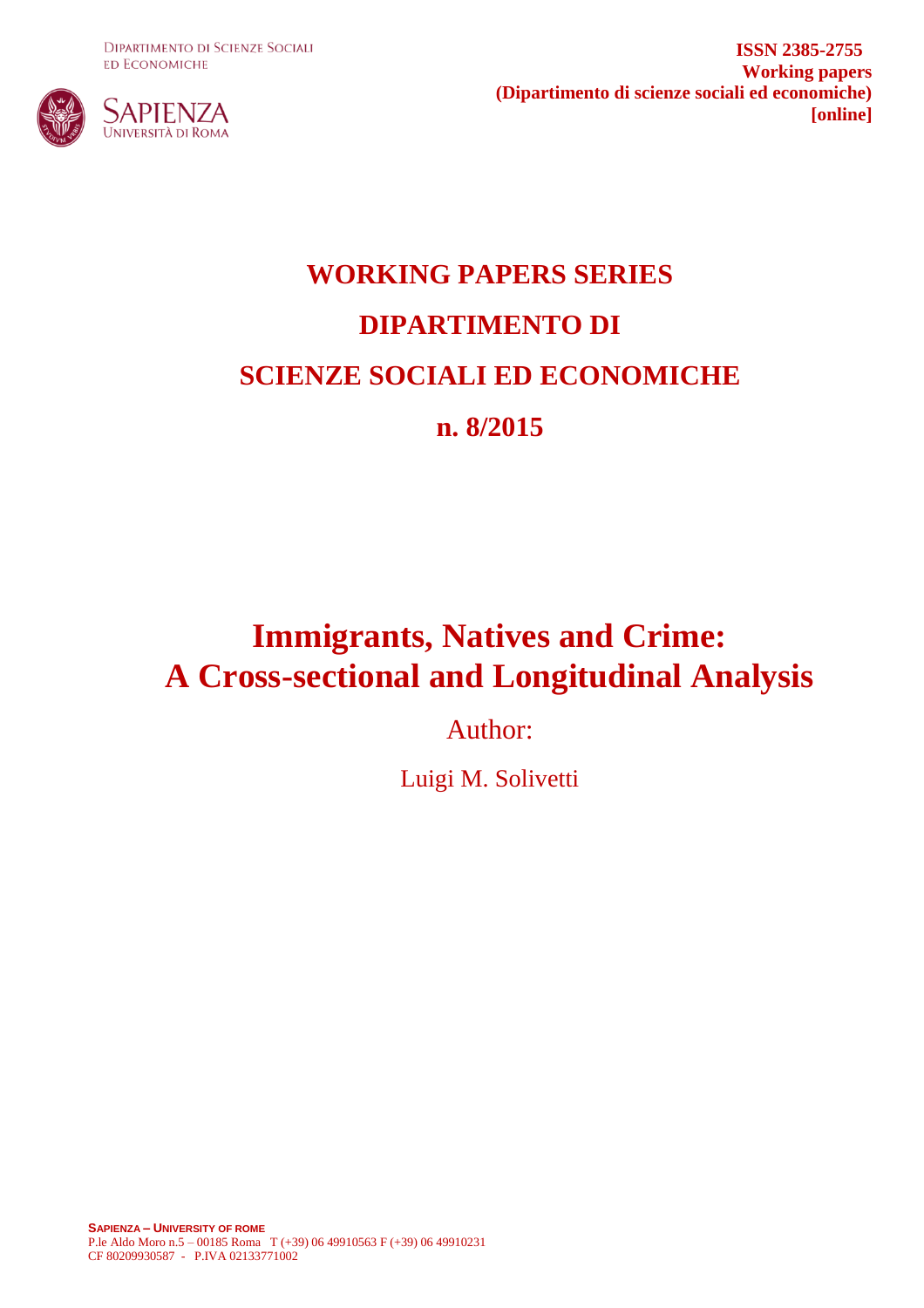### Immigrants, Natives and Crime: A Cross-sectional and Longitudinal Analysis

Luigi M. Solivetti \*

#### **Abstract**

This study purpose is to verify if there is an association between foreign immigration and crime. In doing this, the study investigates also some satellite questions revolving around this possible association: the range of offences affected by immigration, the relationship between immigrant and native crime, and whether the immigration impact on crime is direct or indirect. These issues have been addressed through both a cross-sectional and a cross-sectional/time analysis. This double approach intends to find out whether variations over time in immigration and in crime confirm the synchronic analysis results, which could be biased by non-observed factors. The research is based on data of the Italian provinces. Italy represents a *critical* case for studying the migration-crime relationship, because in this country the rise in foreign immigration has been sudden and its pace feverish. The cross-sectional analysis findings show that crime rates are related to time-invariant factors and only marginally to immigration. On the contrary, the cross-sectional/time analysis shows that variations in immigration have had a positive impact on both the most serious and the most common offences. There is no evidence of indirect effects of immigration on crime or of a link with native crime. In contrast to previous literature regarding the U.S., Canada, and Australia, these results suggest that a tumultuous rise in immigration can affect crime rates.

**Keywords:** Immigration; natives; crime; crime determinants; longitudinal analysis

\* Department of Social Sciences and Economics, Sapienza University of Rome; e-mail: *luigi.solivetti@uniroma1.it*

-----------------------------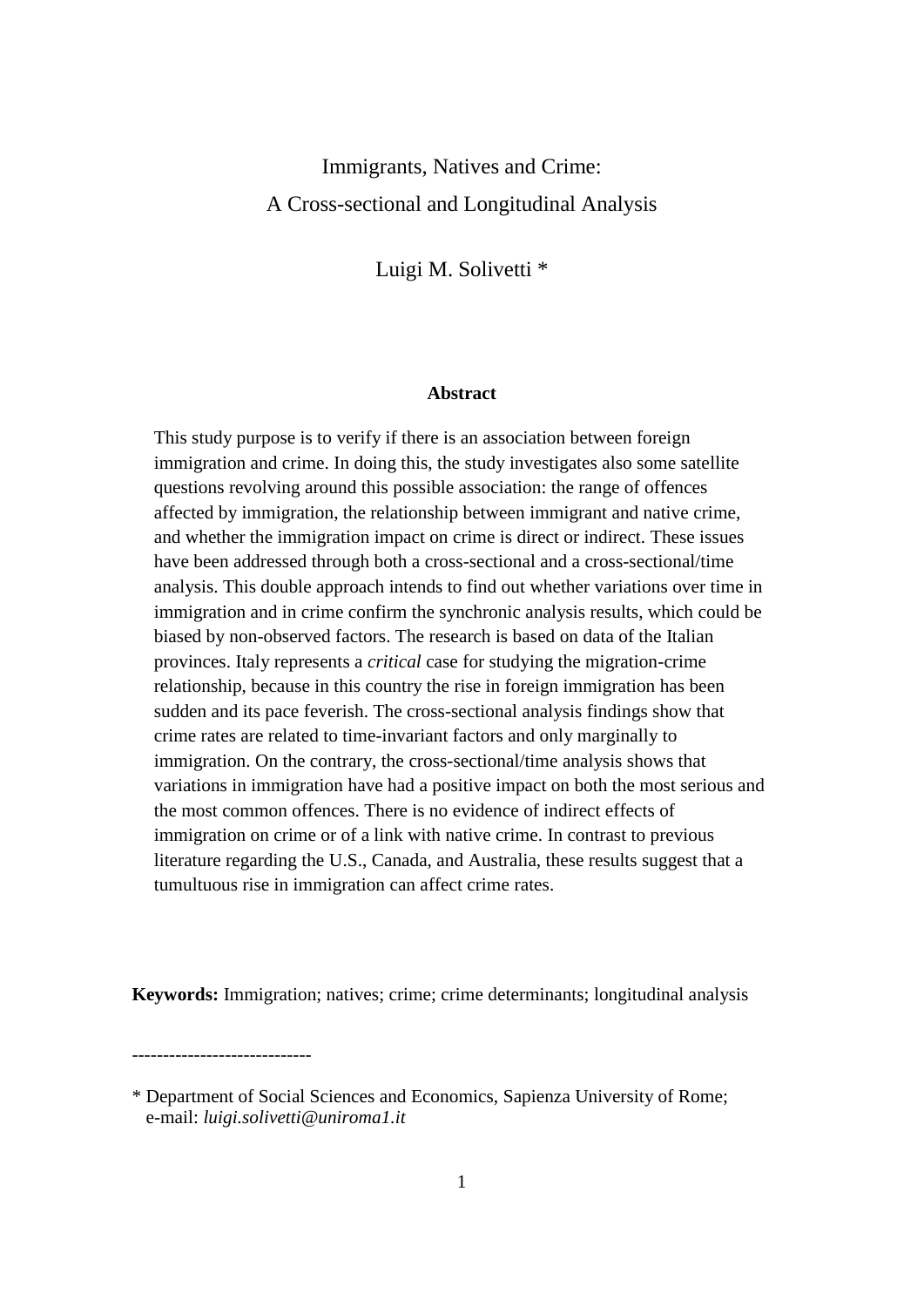#### **Introduction and main theoretical issues**

Since the 1980's, a series of studies conducted in most of the West European countries have found immigrant crime figures markedly higher than those observed in the national population (Andersson 1984; Junger-Tas 1985; Natale 1988; Junger 1989; Tournier and Robert 1989; Albrecht 1993; Hebberecht 1997; Killias 1997; Lagrange 2010; O'Nolan 2011; Leerkes, Engbersen and van der Leun 2012). These results were unexpected, because studies conducted during the 1950's -1960's in Europe's large scale immigration countries – Germany, Switzerland, France, Belgium and England – had found that immigrant crime rates were inferior or similar to native rates (on the entire subject, Marshall 1997; Tonry 1997; Solivetti 2010). Moreover, studies conducted outside Europe have negated higher crime rates among the immigrant population. Results obtained in larger immigration countries, such as Canada, the United States and Australia, seem to agree in confirming this picture (Yeager 1996; Rumbaut and Ewing 2007; Francis 2014; see also p. 7).

Unsurprisingly, in Western Europe the immigration-crime link has fuelled a most heated debate. Political parties have been at daggers drawn over immigration policies and immigrant crime control, and these issues are at the top of the agenda of new nationalistic political organizations. Even social scientists present different standpoints, though the major criminological theories expect immigrants to have high crime rates. The explanations provided are indeed at variance with each other.

To start with, some authors have adopted the anomie conceptual framework and in particular Merton's hypothesis (1949) that high social pressure to succeed materially in the face of scarce legitimate opportunities leads to crime and other forms of deviance. Immigrants – who averagely present lower education, lower wages and higher unemployment – are short of legitimate opportunities, whereas their pressure to succeed is high, since they moved to better their status. Therefore, they would be prone to crime (Basdevant 1983; Killias 1989; von Hofer, Sarnecki and Tham 1997; Albrecht 1997; Aoki and Todo 2009; Bovenkerk and Fokkema 2015). Other authors have supported the so called *economic model of crime*, which, following Becker's pioneering study (1968), assumes that crime is a rational option whenever its benefit outweighs its cost. Crime costs and benefits, in turn, are influenced by economic conditions, which affect both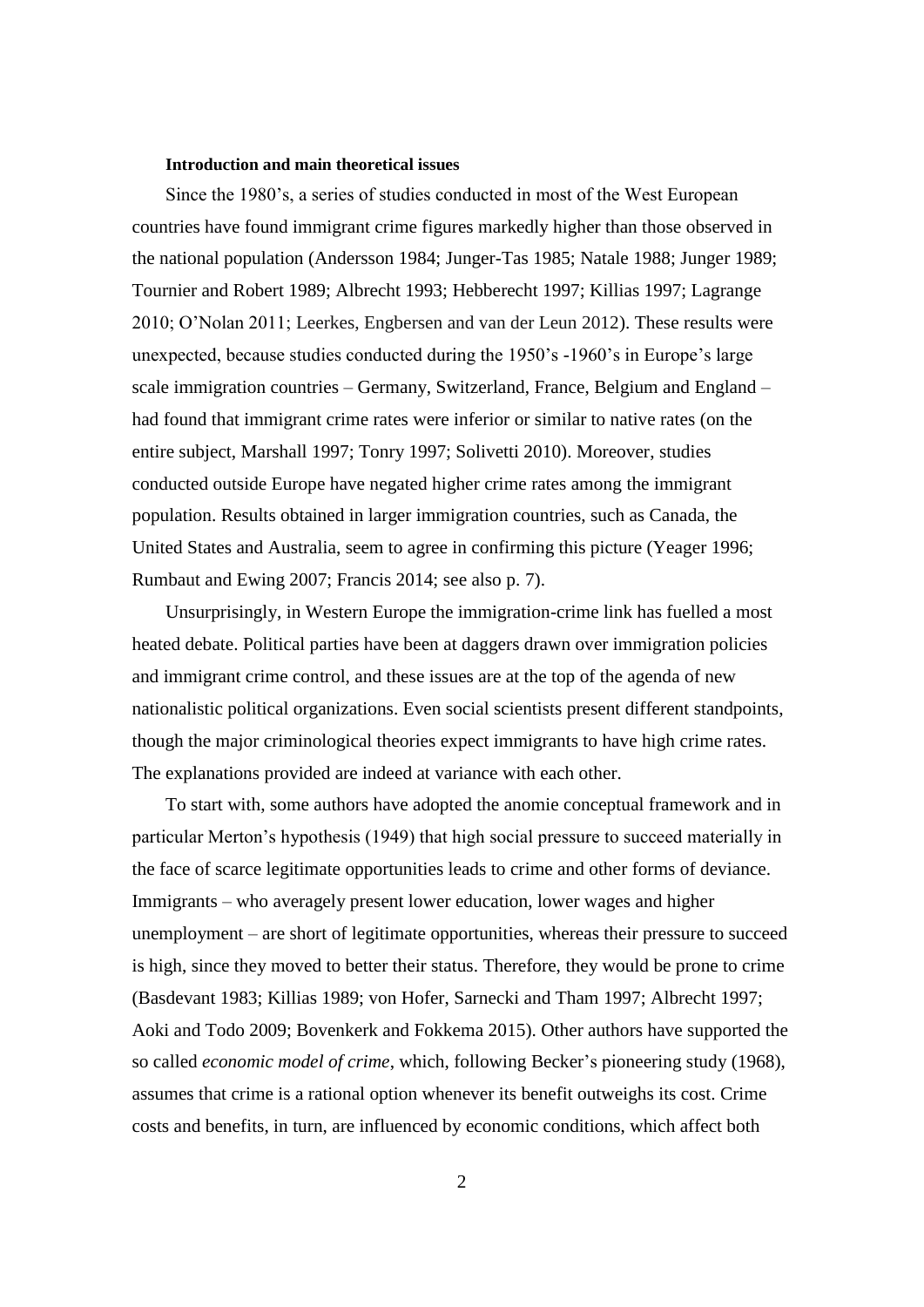legitimate opportunities (*supply*) and returns to crime (*demand*). Therefore – for reasons abovementioned, i.e. shortage of legitimate opportunities – the average propensity for crime among immigrants should be higher (Neumayer 2006; Vaillant and Dervaux 2008; Bell, Machin and Fasani 2010; Spenkuch 2014). Both the anomie and the economic approach to crime posit an association between immigration and utilitarian crimes, though an association with non-utilitarian crimes – mediated by frustration – cannot be ruled out in the case of anomie (Blau and Blau 1982; Bjerregaard and Cochran 2008). It should be noticed that most studies using these theories to explain immigrant crime come from Europe. Faced with a scenario of relatively low immigrant crime, most American authors emphasize, conversely, the *immigrant paradox*, namely the fact that immigrants' economic disadvantage doesn't translate into the expected high rates of deviance and crime (Sampson 2008; Stowell et al. 2009; Vaughn et al. 2014). This surprising outcome is usually ascribed to the immigrants' stronger family ties and ethnic social relations (Zhou and Bankston 1998), though the hypothesis that immigrants are less crime-prone out of fear to be "noticed" by the authorities is not excluded (Ousey and Kubrin 2009). Anyway, as a consequence of this paradox, immigration inflows would lower local crime rates.

Immigrant crime could be associated with something other than socio-economic status. First, there could be plain demographic features behind it. In many countries, immigrant population is prevalently male and young. And since males in the so called crime-prone years (Hirschi and Gottfredson 1983) make an over-proportional contribution to crime, this could, at least in part, explain immigrant crime.

Second, the *social disorganization theory*, a product of the Chicago School of Sociology, regarded immigrant crime as an ecological problem: the consequence of the lack of cohesion and social control generated by the residential mobility and ethnic heterogeneity due to large-scale immigration. This model – particularly near and dear to American authors – has been used in studies carried out also in other countries (Sampson and Groves 1989; Haynie and South 2005; Herzog 2009; Boggess and Hipp 2010). Because immigration inevitably produces residential instability, usually these two aspects are deemed synonymous: however, it is opportune to ascertain whether crime derives from instability *in se* or from the immigration behind it. To do so, it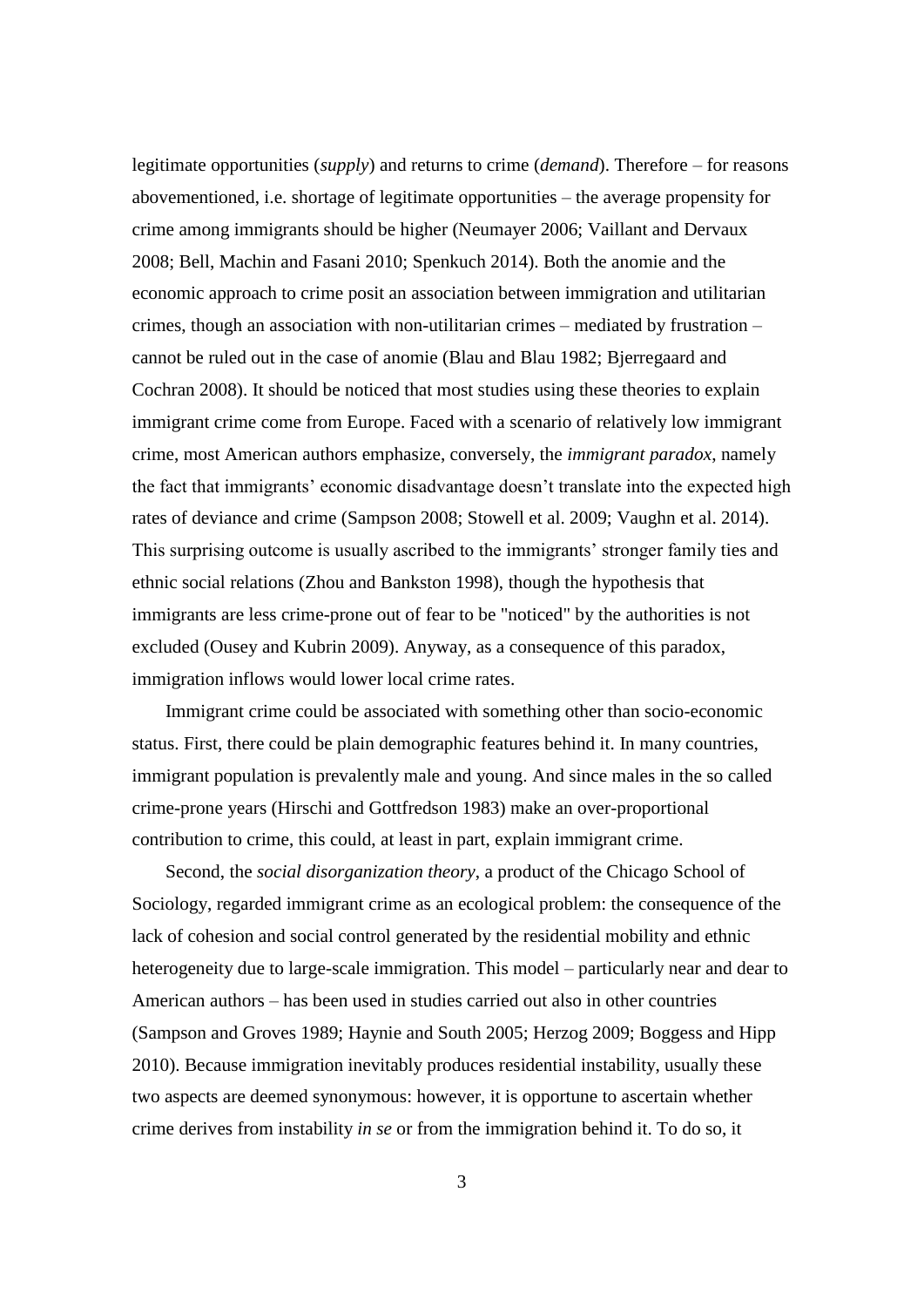would be necessary to verify whether instability not associated with foreign immigration has any impact on crime. Nor should we ignore that other studies contended that areas characterized by residential stability and ethnic homogeneity but also by concentrated disadvantage would produce very high crime levels (Sampson and Wilson 1995; Hipp 2010).

Third, any possible immigration-crime association could derive from an indirect effect of immigration. An inflow of foreign workers is expected to reduce natives' job opportunities, making less-skilled natives redundant and/or lowering their wages: which in turn would increase native propensity for crime. Therefore, the immigration-crime association could be a case of *ecological fallacy*. Empirical evidence supporting this hypothesis is scarce (Butcher and Piehl 1998; von Hofer and Tham 2000; Shihadeh and Barranco 2010); and the results regarding immigration impact on native unemployment are contradictory (Card 2001; Borjas 2003). The issue is complicated further by the fact that immigrant inflows could generate native internal migration (Borjas 2003), which in turn would alter local unemployment levels. Moreover, if immigrants' economic conditions lead them to settle in high-unemployment areas, a spurious immigrationunemployment link would easily arise from this. The same if instead immigrants are attracted by areas where vocational conditions are better.

Fourth, the *differential association theory* denied any immigrant penchant for crime. It regarded first-generation immigrants as less criminal than natives and the higher crime rate among second-generation immigrants as the result of their absorbing from native delinquents the attitudes and skills necessary to enter the world of crime (Sutherland 1924). This process would occur more frequently where organized crime is a time-honoured tradition (Landesco 1968). Criticized for being too generic, this theory was revised as *differential association-reinforcement* (Burgess and Akers 1966) and as such used to explain delinquency in newcomers and second-generation immigrants (Haynie and South 2005; Dipietro and McGloin 2012). It is worth trying to investigate this aspect and in particular whether new immigrant crime is an offshoot of past native crime. However, this subject is intertwined with that of immigrant location. Various scenarios are possible. 1. Immigrants settle in high-crime territorial units; local crime rates decrease; crime rates differences between all the territorial units decrease. 2.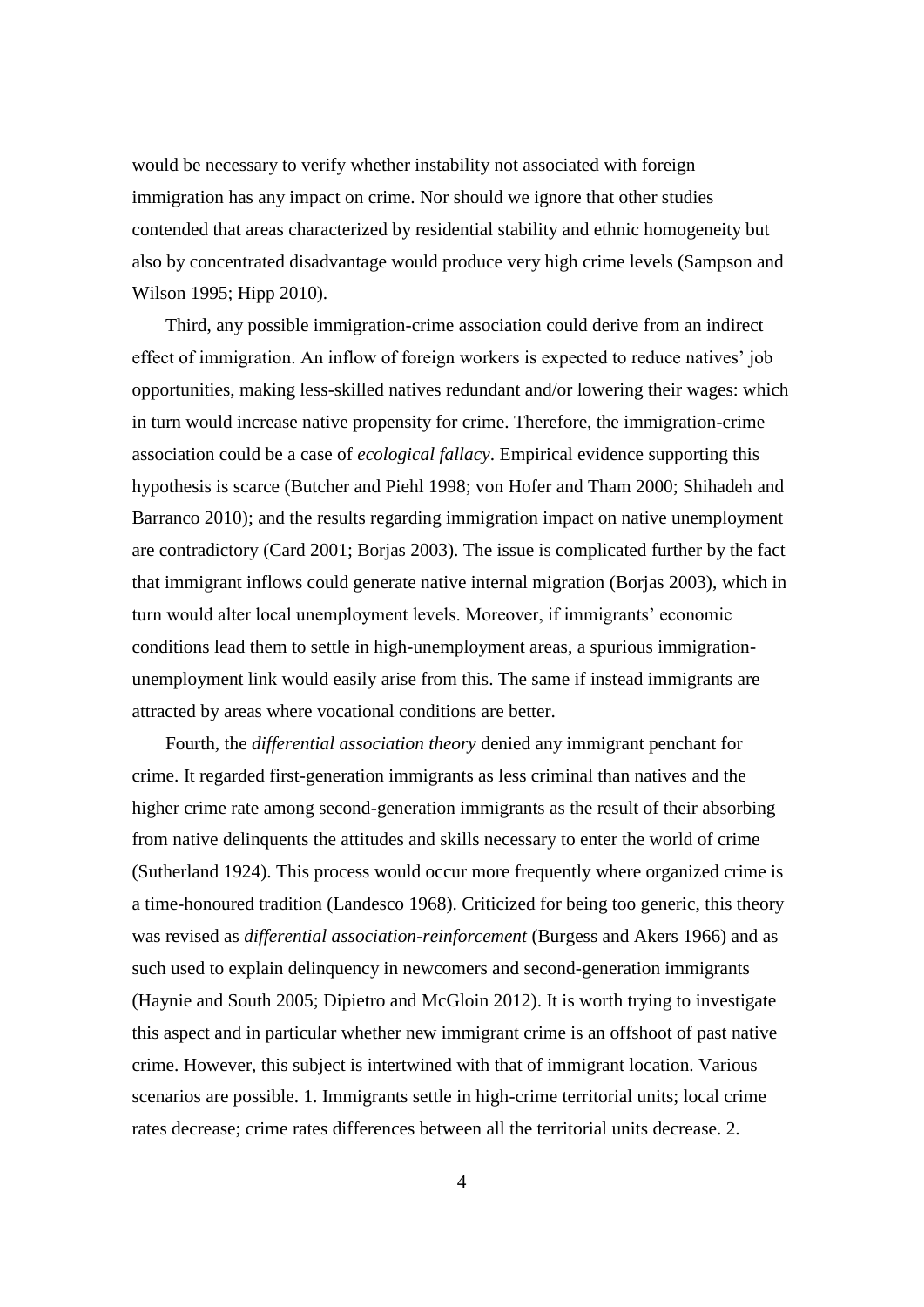Immigrants settle in high-crime territorial units; crime rates increase; cross-sectional differences increase. 3. Immigrants settle in low-crime territorial units; crime rates decrease; cross-sectional differences increase. 4. Immigrants settle in low-crime territorial units; crime rates increase; cross-sectional differences decrease. The first scenario is close to the original formulation of the theory, provided there is an increase in crime later with the second generation. The increase in crime across time and immigrant generations found support in a few studies in Europe (Killias 1989; Bovenkerk and Fokkema 2015) and in several U.S. studies (Zhou and Bankston 1998; Rumbaut and Ewing 2007; Hagan, Levi and Dinovitzer 2008). While many other U.S. studies (Sampson 2008; Stowell et al. 2009; Ousey and Kubrin 2009; Martinez, Stowell and Lee 2010; MacDonald, Hipp and Gill 2013) supported the abovementioned, more generic hypothesis of a decrease in crime concomitant with the immigration inflow. The differential association theory is ill-suited to the second scenario, because the process of *going-native*, criminally speaking, requires time; it is even less suited to the fourth one, where the original crime rate is low but it rises with immigration.

All these theoretical and empirical issues should be tested in the peculiar framework of Western Europe's immigration. Few people, even in Europe, are aware of its magnitude. In the 1990's, 1.65 million immigrants per year reached Western Europe; from 2001, about 2 million (OECD 2011). In the same period, the United States – *the land of immigration* – received an inflow of about 1 million per year. This rather uniform flow towards the U.S. since the 1990's has also been the outcome of stricter controls, which in turn have increased the migratory pressure on Europe.

Within Europe, Italy represents an ideal *critical* case for studying the migrationcrime link. A country of emigration until the 1960's, Italy had in 1981 a foreign population of only 0.4%. Since the early 1990's, however, there has been a tumultuous migratory flow. The years 1995-2005 were crucial: the immigrant share rose in that period from 1.8% to 4.7% of the resident population. This in spite of the country's high unemployment (averagely 10.3%) and its high Gini's exacerbated by the poor score in economic freedom (Gwartney, Lawson and Hall 2013). These aspects inevitably dampen immigrants' vocational integration and upward mobility (Calavita 2005). Only a fraction of immigrants (16% in 2000), were from Western Europe or North America,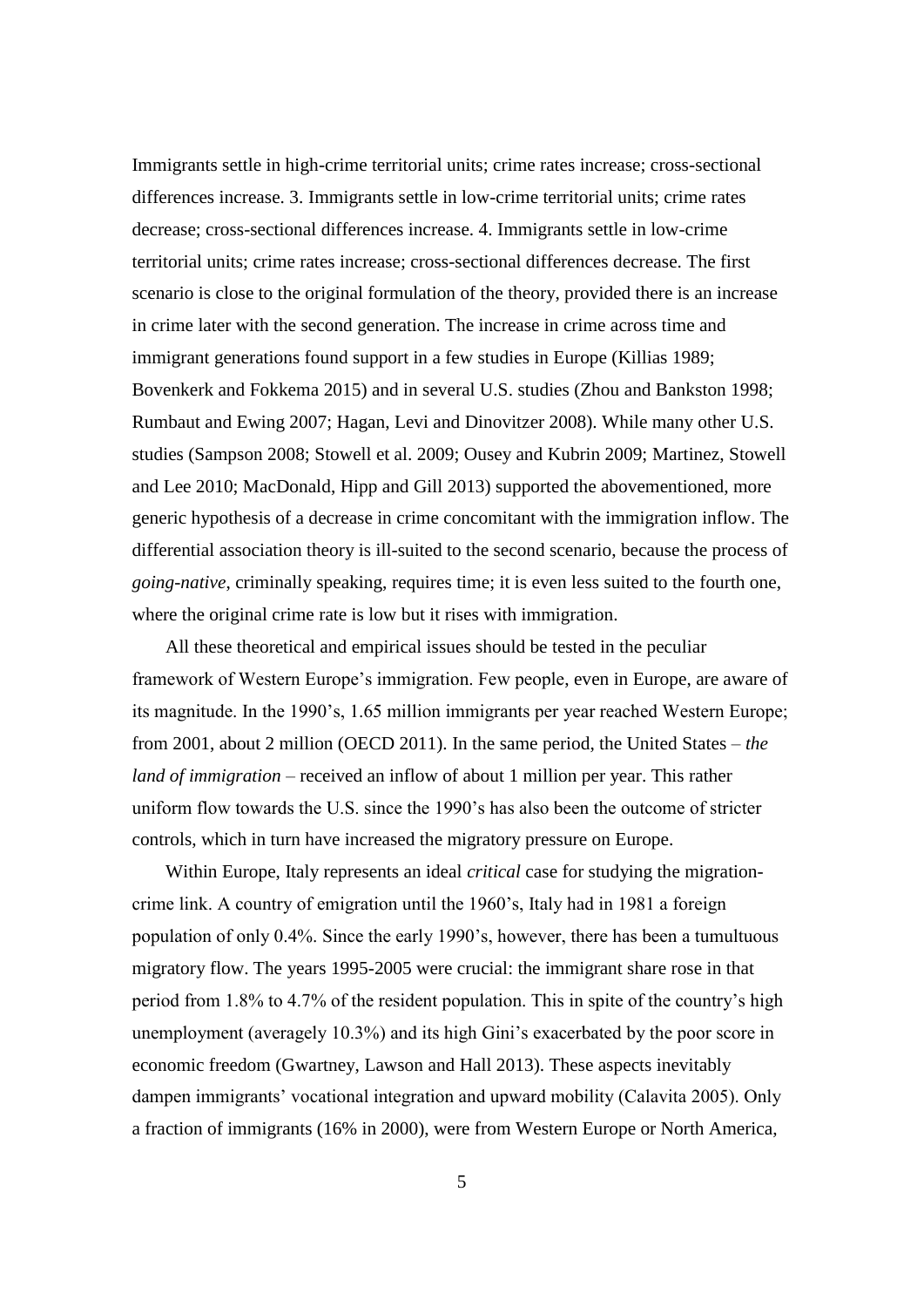Australia, Japan etc., and most others – usually low-skilled workers – from culturally distant, relatively less-developed countries: which is considered detrimental to assimilation/integration (Karstedt 2001; Junger-Tas 2001; Albrecht 2002; Reich 2006). The inflow from less-developed countries included a substantial number of illegal immigrants – cyclically reabsorbed by ad hoc regularizations – whose condition is regarded as critical for crime control (Leerkes, Engbersen and van der Leun 2012). Such a migratory flow has mainly concerned the Central and Northern regions, where immigrants were in that period 3.3 times their number in the Southern region. The latter, in turn, is comparatively less industrialized, underdeveloped, and – as the "South" in the U.S. – with a much higher homicide rate. The Southern region is also well known for the long presence of criminal organizations rooted in the local context (Mafia, Camorra etc.). It is therefore interesting to study the immigration impact on crime in a country with these peculiar migratory features and this background.

Before we proceed, we notice that most studies on immigration and crime have been focusing on the immigrant share of crime recorded on the national territory. This approach, however, overlooks the effect of territorial features. The analysis of these features could ascertain whether the immigration-crime link is confirmed at the territorial level and whether there are territorial determinants of crime more momentous than immigration. However, even cross-sectional territorial studies are not faultless. They are good at identifying the events densities, but they miss their variations. Especially in Western Europe, immigrant crime is often a recent phenomenon, because foreign immigration as well is relatively recent. Therefore, the immigration-crime link can be obscured by crime densities due mainly to time-invariant, non-observed factors. The chance of this happening is higher wherever crime rates are also affected by age-old territorial differences, due to local cultural and socio-economic features. A fixed-effects longitudinal analysis, being based on only variations over time in the same territorial units, would bypass the effects on crime of these persistent factors and would identify the effects of change.

Second, longitudinal analyses reckon both the association between events and their temporal order. An antecedent event is not necessarily the cause of a subsequent one,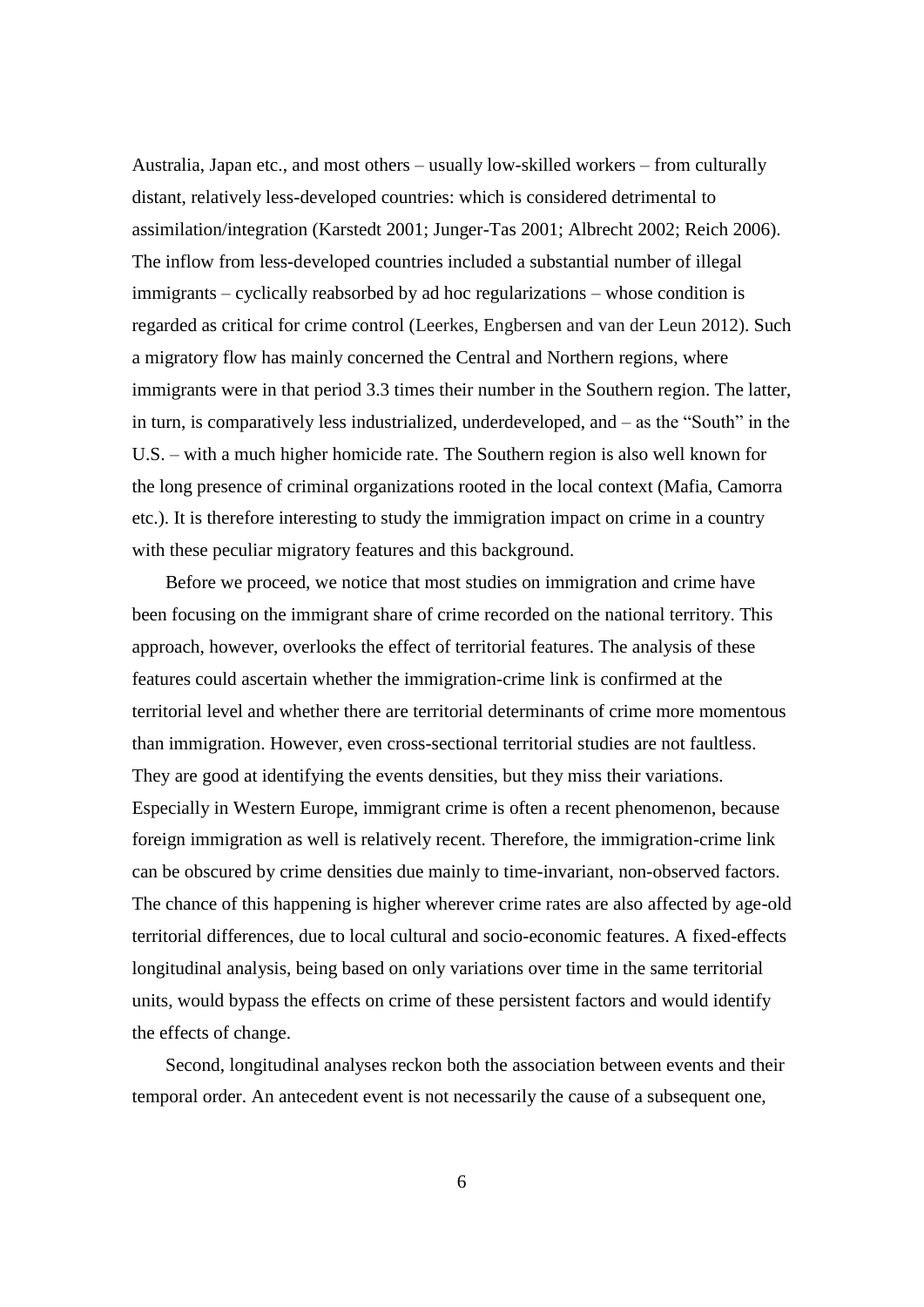but it cannot be caused by the latter and ultimately longitudinal analyses can help distinguish between correlation and causality.

For these reasons, a cross-sectional/time analysis, based on relatively small territorial units, offers advantages over other methods. However, advantages are accompanied by drawbacks. It is difficult to find data for the same variables over time. Some data are gathered infrequently, for instance only in the course of censuses. Data collection procedures can differ in the territorial units. Ultimately, longitudinal studies inevitably take a lot of time, are expensive and can rely on a more limited number of variables than those available for analyses based on aggregated and synchronic data.

Unsurprisingly, immigration and crime studies using panel data based on territorial units are relatively rare. Butcher and Piehl (1998) carried out a study on 43 metropolitan areas of the United States. They found that high-crime areas were also characterized by higher immigrant shares, since immigrants settled mainly in those areas. However, when variations over time (1980-1990) were considered, immigrant share changes weren't associated with changes either in violent crime or in overall crime. Crime variations were instead found to be associated with variations in Afro-American and Hispanic populations.

Ousey and Kubrin (2009) analysed the immigration-crime link with regard to U.S. towns. They found that violent crime variations were negatively correlated with the recent (<10 years) foreign-born share, and instead positively correlated with variations in family instability, residential instability and illegal drugs diffusion. Also property crime rates were negatively associated with immigration and positively with drug diffusion. Stowell et al. (2009), examining violent crime in the U.S. metropolitan areas between 1994 and 2004, found foreign-born share changes inversely associated with crime changes. Martinez, Stowell and Lee (2010) focused on smaller territorial units (San Diego's urban sections), where they found that homicide variations were positively associated with relative deprivation but negatively with the foreign born.

Spenkuch's findings (2014) diverge from the previous ones. He analysed panel data based on U.S. counties in the period 1980-2000 and distinguished the foreign born according to their origin, finding that immigration had a significant effect on property crimes but none on "crimes of passion", such as rape and aggravated assault. Besides,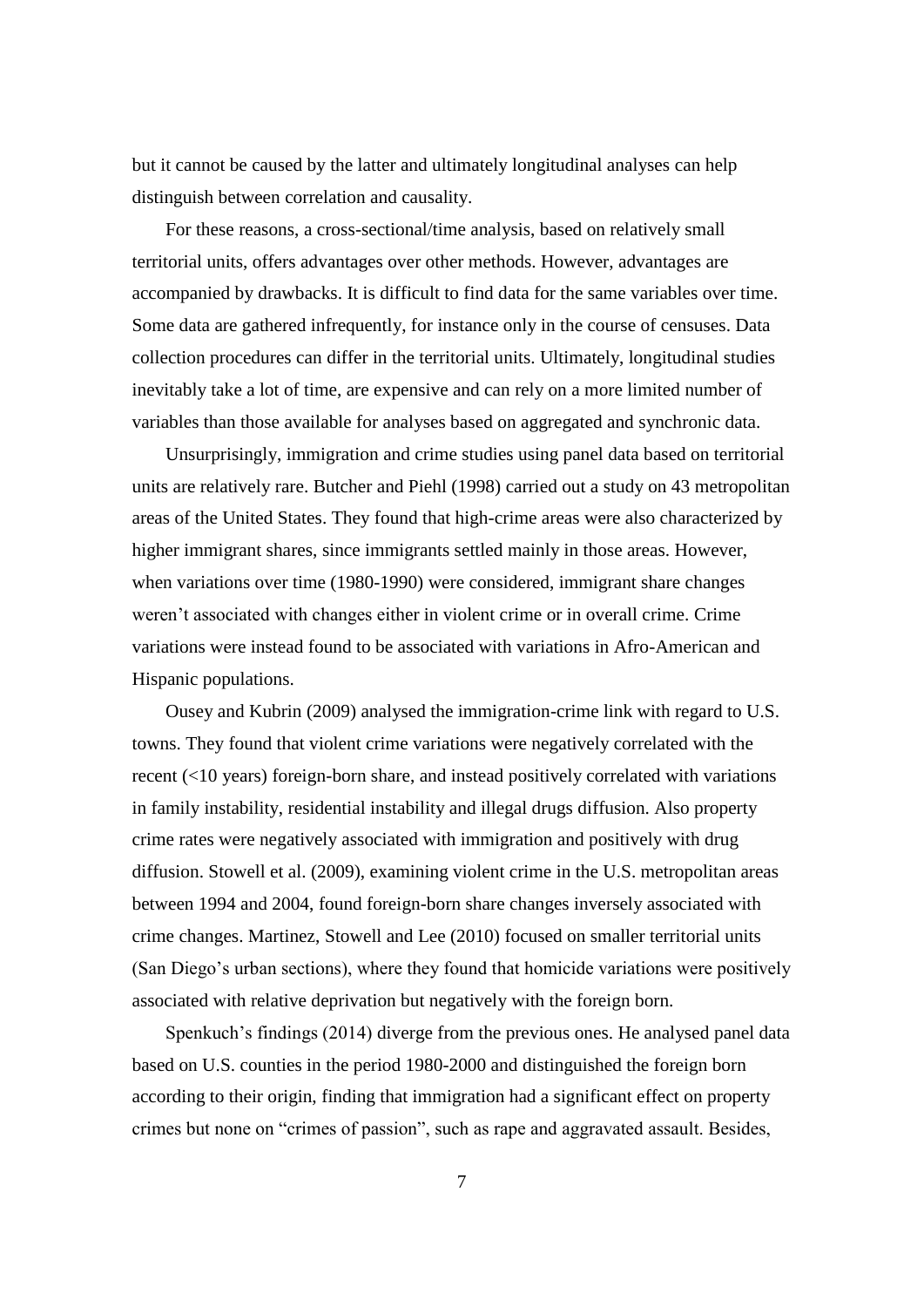Spenkuch found that the presence of Mexican immigrants – averagely less vocationally integrated – had an impact on property crime. The author regarded it as consistent with the economic theory of crime.

In Europe, the panel analysis on 11 German Länder carried out by Entorf and Spengler (2000) reached the conclusion that, when controlling for unemployment, income and juvenile population, variations in the foreign population had an impact on theft and overall crime, but not on violent crime.

With regard to Italy, a panel analysis on regional data for the period 1970-1990, by Marselli and Vannini (1999), found an association between immigration and both thefts and robberies. Such immigration, however, was internal, not international, regarding people moving from the Southern regions to the Northern ones.

Later, Buonanno (2006), again on Italian regional data, found that, when controlling for urbanization, unemployment and per capita income, there was a weak association between foreign immigrants and property crime. Bianchi, Buonanno and Pinotti (2008), this time using Italian provincial data, found that variations in the immigrant share were associated with significant variations in the robbery rate.

Ultimately, we can notice some unresolved topics in the existing literature. There isn't a leading theory on the immigration-crime link. The main theories offer divergent explanations. The differences between *anomie*, *social disorganization* and *differential association* are emblematic of this situation. Therefore, an analysis of the immigrationcrime link should test at least the main hypotheses revolving around it. Additionally, the validity of these hypotheses in contexts far away from those where they were developed is dubious. It is not even clear if the immigration-crime relationship in Western Europe – where sporadic longitudinal studies have only partly explored this multifaceted issue – has anything in common with that in Canada, Australia and the U.S. The Italian case moreover could provide an answer to a couple of specific questions. Is the impact on crime larger in countries where immigration has been a new phenomenon and its growth feverish? What is the relationship between native and immigrant crime where there is a long-established form of organized crime?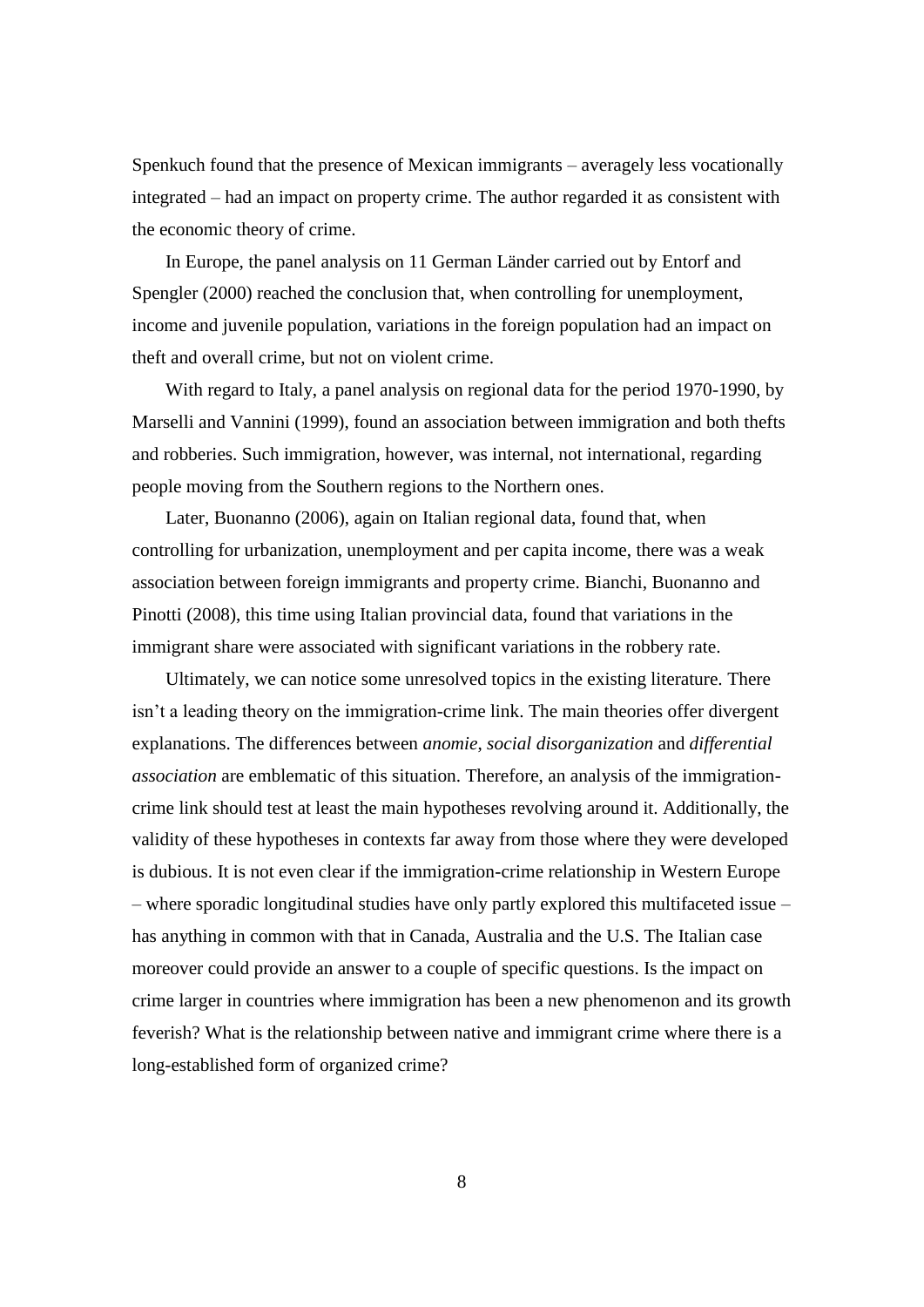#### **Data and organization of the study**

The present analysis has been conducted on the 103 Italian provinces (pre-2001 boundaries). Each territorial unit comprises on average 2,900 sq. km and 550,000 people (2001). The strongly balanced panel contains four waves, corresponding to the years 1995, 1998, 2002, and 2005. To represent crime, we considered some of the most serious offences, completed intentional homicide, rape, robbery, extortion, then a less serious but more common offence against the person, i.e. grievous bodily harm, then the most common offence, theft and, last, overall crime, the total number of criminal offences, i.e. the so-called *criminality index*. The decomposition of crime into these offences was inspired also by considerations about crime underreporting. Official data tend to underrate immigrant crime, since intra-ethnic common offences such as theft and bodily harm are often underreported, especially by recent immigrants (Bell and Machin 2011), who represent a large share of the immigrant population in Italy. Underreporting occurs also with intra-ethnic rape and extortion, for obvious reasons, but more rarely with robbery. Whereas intentional homicide is not affected by underreporting. We did not take into consideration other offences, such as transnational drug trafficking, human trafficking and exploitation of prostitution, because they are regarded as rather obviously associated with immigration in Europe (Salt 2000; Paoli and Reuter 2008).

Several independent variables were selected. In the demography domain, all the adult foreign immigrants (MF, and M only), as well as the adult male immigrants belonging to the six national groups with the highest impact on crime, which are all from non-Western, relatively less-developed countries.<sup>1</sup> These groups were identified by their contribution to the Italian criminality index, not by their crime rate. Groups with the highest crime rates may be small and therefore they may have a limited impact on crime figures. The immigration indicators were based on the permits-of-stay and calculated as share of resident population. Ultimately, our "immigrants" are those without host country citizenship: the most marginal group among the foreign born. They are also adult, first-generation immigrants. On the other hand, immigration in those

<sup>&</sup>lt;sup>1</sup> The countries these groups are coming from are Morocco, Albania, Romania, Senegal, former Yugoslavia and Tunisia.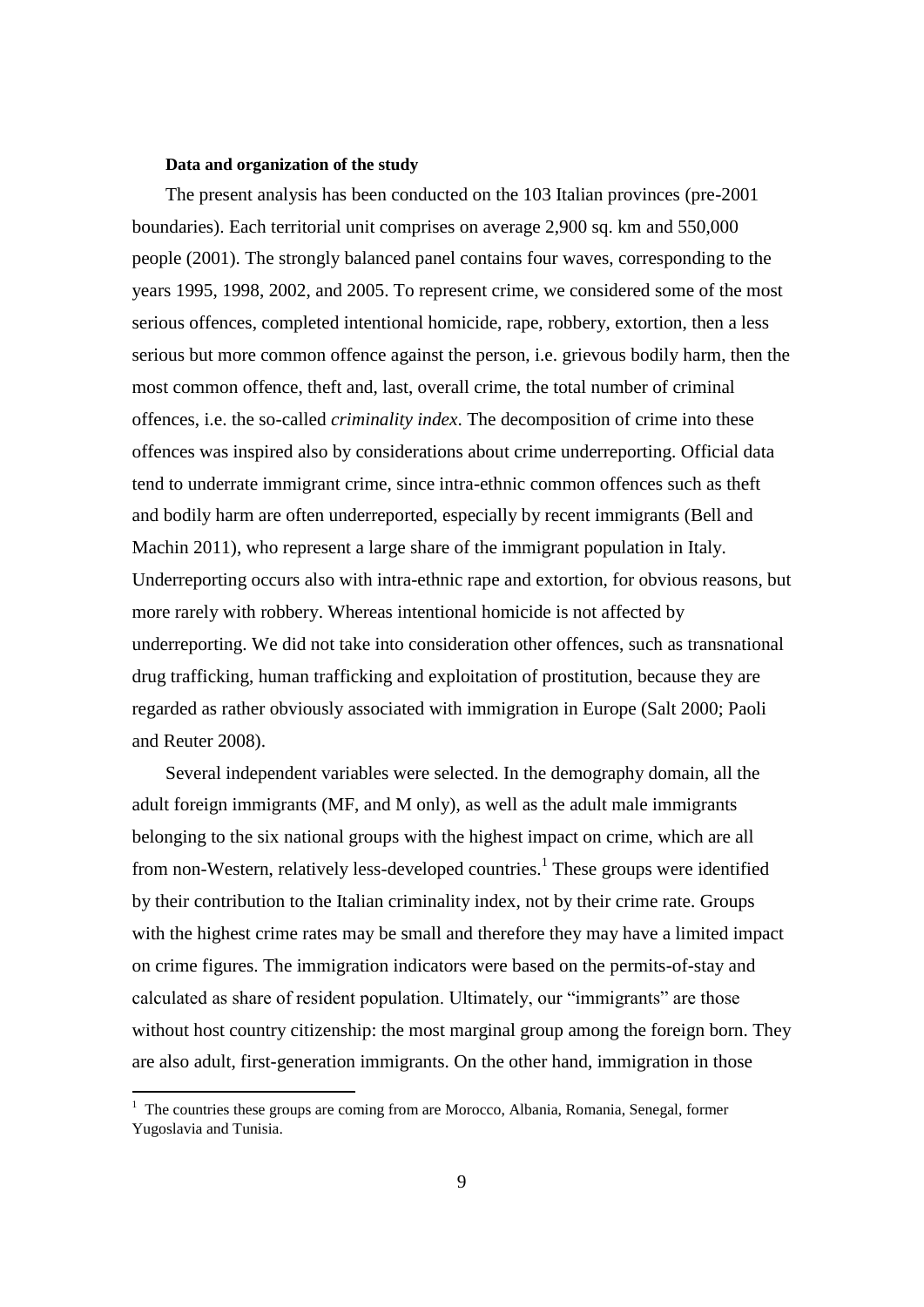years was too recent to contain a sizeable second generation. To compare the impact of variations in foreign population with that of variations in non-foreign population, we considered the number of residents holding the Italian citizenship. Variations in the number of citizens occur as a consequence first of internal migration and then of emigration, natural variation, and, fractionally, naturalization of immigrants. After these indicators, the choice fell on yearly changes of residence (internal or from abroad), as proxy for *social disorganization*. We have called this variable *residential instability*: its correlation with the immigrant share is close  $(r = 0.65$  in the pooled cross-sectional data, controlling for time), but not such as to hinder comparison between their effects. The male population aged 15 to 24 years could be relevant as a control for the *crime-prone years* in the native and immigrant populations. Gender differences between the various ethnic groups of immigrants in Italy are substantial; but the male share in the total foreign and national populations is the same. The two populations, however, show significant age-group differences. We must remember, on the other hand, that male population aged 15 to 24 years is territorially intertwined with male unemployment (in the pooled data,  $r = 0.77$ ) and per capita GDP ( $r = -0.78$ ). Next, we selected chief town population and population per square km to control for urbanization. This control is relevant, because immigrants are attracted by large urban centres (OECD 2004; Jayet and Ukrayinchuk 2007). The latter in turn are the single best predictor of crime (Dijk, Kesteren and Smit 2007), because in urban centres opportunities for victimization increase while neighborhood social control declines. Therefore urbanization could cause spurious correlations between crime and immigration.

In the domain of economics, we chose per capita GDP as proxy for average economic conditions. We assume that crime, especially property crime, is counterrelated to income (Hale 1998; Arvanites and Defina 2006; Altindag 2012), though it should be taken into account that a higher level of income could boost *crime opportunities* while reducing *crime motivations* (Cantor and Land 1985, 2001). Besides, it has been known for a long time (Robinson 1950) that immigrants are attracted by the more developed areas, and therefore GDP represents also an appropriate control. The number of cars was included as a further wealth indicator suitable for a nation that – among the sizeably populated countries – has the highest rate of passenger cars. This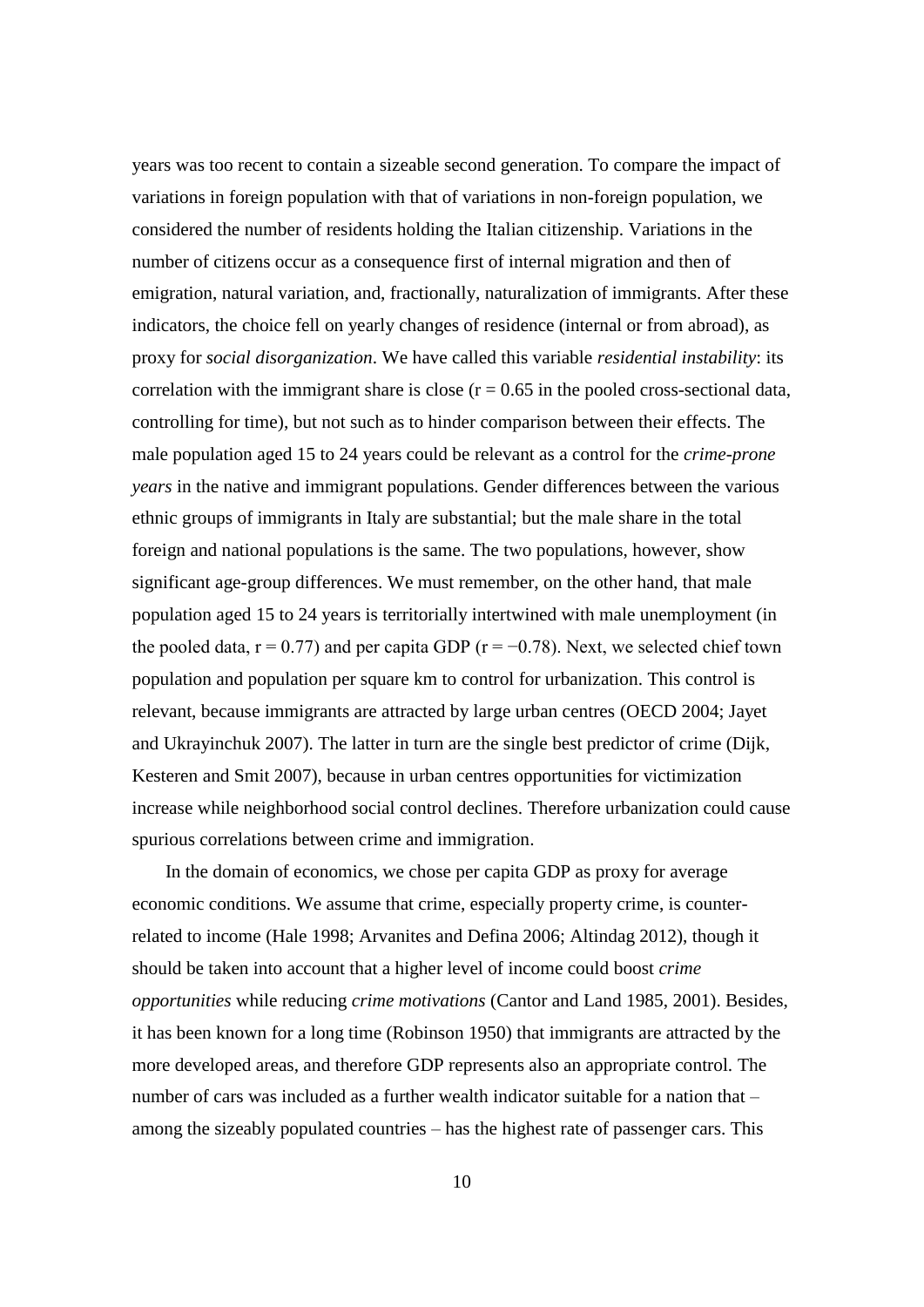variable shows a marked territorial correlation with per capita GDP  $(r = 0.62)$ . Next, two indicators of unemployment: unemployed people as a percentage of the total labour force, and unemployed people aged 15 to 24 years (crime-prone age group) as a percentage of the same age labour force. For both the indicators, only males were considered, for the greater impact on crime expected from them. Unemployment corresponds to economic disadvantage and it has been used to proxy general economic conditions in the whole population, both unemployed and employed (Cantor and Land 2001; Phillips and Land 2012). However, unemployment implies also loss of a meaningful role in society. Therefore, we expect stronger effects on crime from unemployment than from low income (Hooghe et al. 2011) and inequality. Unemployment is the determinant of choice in the economic model of crime; and, due to its abovementioned social by-products, it fits even better analyses inspired by the socio-economic deprivation theory. Besides, if immigrants are attracted by places with low unemployment, the latter should be used as a control to identify the real effects of immigration on crime.

Last, we chose the share of people employed by economic sector – in particular the shares in the industry and in the services – to measure the impact of type and level of development (Reid et al. 2005).

To these variables we added the infant mortality rate: a variable relating to demography but regarded as a measure of actual poverty, net of any welfare benefit (Pridemore 2008; Messner, Raffalovich and Sutton 2010). Indeed, this variable seems a proxy for wide-ranging deprivation rather than just poverty, because we found that it is associated in Italy with low education and correlated closer with unemployment than with GDP.

A couple of indicators were chosen to gauge social capital for its possible role in preventing crime (Akçomak and Weel 2012). They are the number of voluntary work associations and the copies of the main general interest magazines, both per population. Initially, we considered newspapers circulation, a variable advocated by Putnam (1993) as a good indicator of social capital. However, newspapers proved to be highly correlated with chief town population and uncorrelated with both voluntary work (which is consistent with high levels of social capital) and the presence of Mafia-type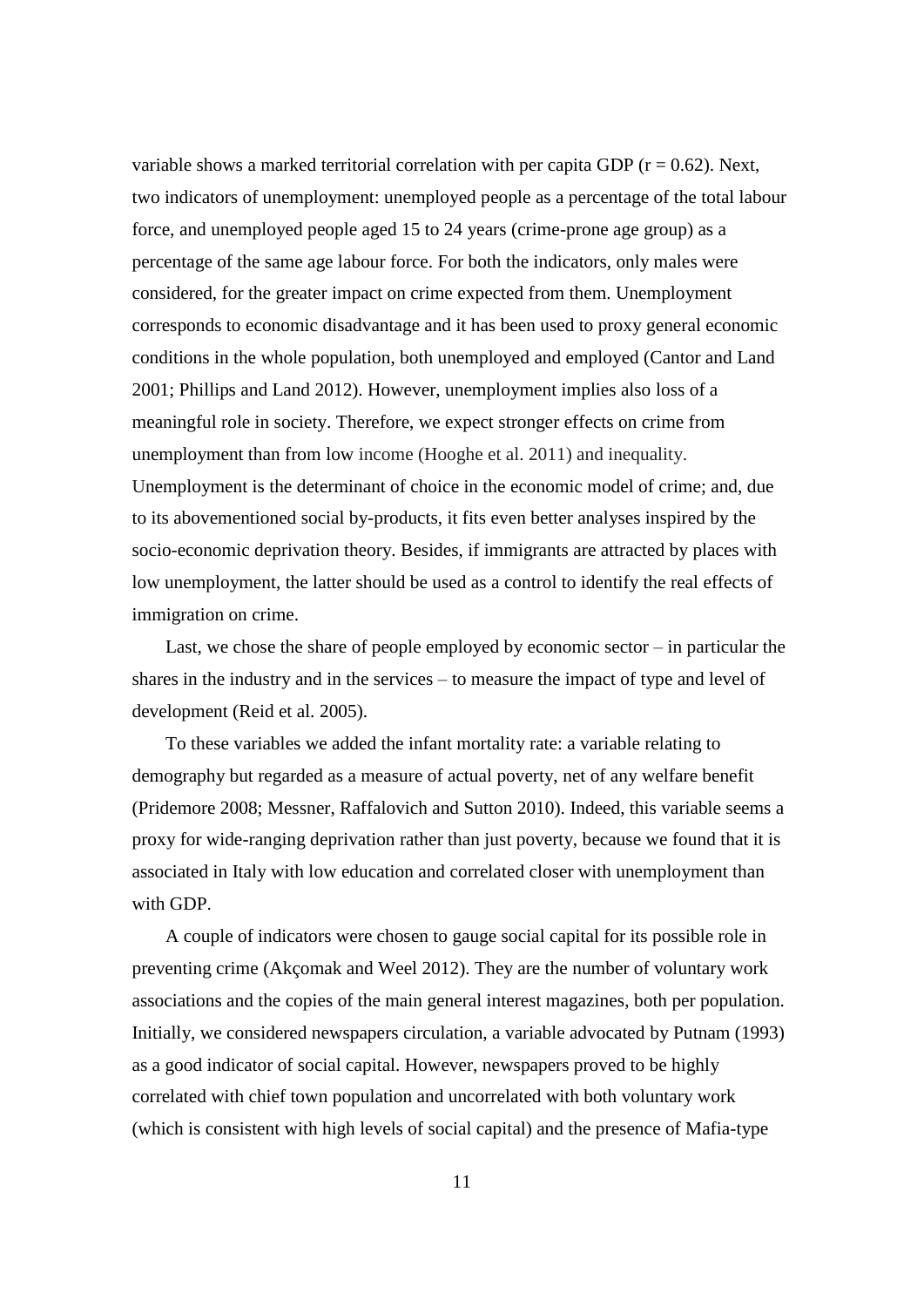organizations (in turn consistent with low levels of social capital). Eventually, the choice fell on general interest magazines, $\lambda^2$  since they proved to be uncorrelated with urbanization and instead correlated with the abovementioned other indirect indicators of social capital, as well as with education. These magazines circulation can be regarded also as an indicator of education and culture.

Three variables were chosen to measure the dimension of an illegal and/or deviant local context that could favour further antisocial behaviour. They are the rate of people charged with "Mafia-type criminal conspiracy"; the rate of people who died from drug abuse; and that of people charged with drug trafficking offences. Deaths due to drug abuse were selected as proxy for hard drugs diffusion. In turn, hard drugs diffusion can be considered an indicator of anomie and of pressure to commit crimes: violent crime deriving from conflicts for the control of the drug market; and income-generating crime to afford the costs of hard drugs (among the massive literature on this subject, Goldstein 1985; Johnson et al. 1991; Bean 2002; Ousey and Kubrin 2009).

Last, we included in the longitudinal models controls for each of the four waves, to identify and neutralize generalized changes in the crime rates, as well as controls for peculiar crime trends in the main macro-regions, namely the Northern, the Central and the Southern ones.<sup>3</sup>

Due to their relevance, juvenile male population, chief town population, per capita GDP and male unemployment were used as explicative/control variables in all the full regression models. The wave controls were used in all the regression models. The area trend controls whenever their contribution was other than null.

<sup>2</sup> These magazines are *Panorama*, *L'Espresso* and *Il Mondo*.

<sup>&</sup>lt;sup>3</sup> The longitudinal analysis is based on within-province fixed effects models:

where *y* is crime in the province *p* during the year *t*, *x* is an independent variable, *te* is a time effect control, *at* is an area-trend control and *u* is the (conventional) error term. We chose the FE model because a) the variables of interest registered within-province changes over time, b) there are grounds to suspect also powerful time-invariant factors and c) the FE model doesn't assume that these time-invariant factors are uncorrelated with time-varying independent variables (e.g. immigration, income, and unemployment), as the RE and GEE models do. As a consequence, the FE model controls for all the possible timeinvariant factors whereas RE and GEE do not. The Hausman's test was used for the significance of timeinvariant omitted variables. Possible correlations of the residuals between one wave and the next were checked by means of the Pesaran's and Frees' tests. These residuals do not represent a serious problem when the research units are numerous and the waves only a few. For the pooled data correlations and the FD regressions, we used macro-region dummies, substantially equivalent to the FE area-trend controls.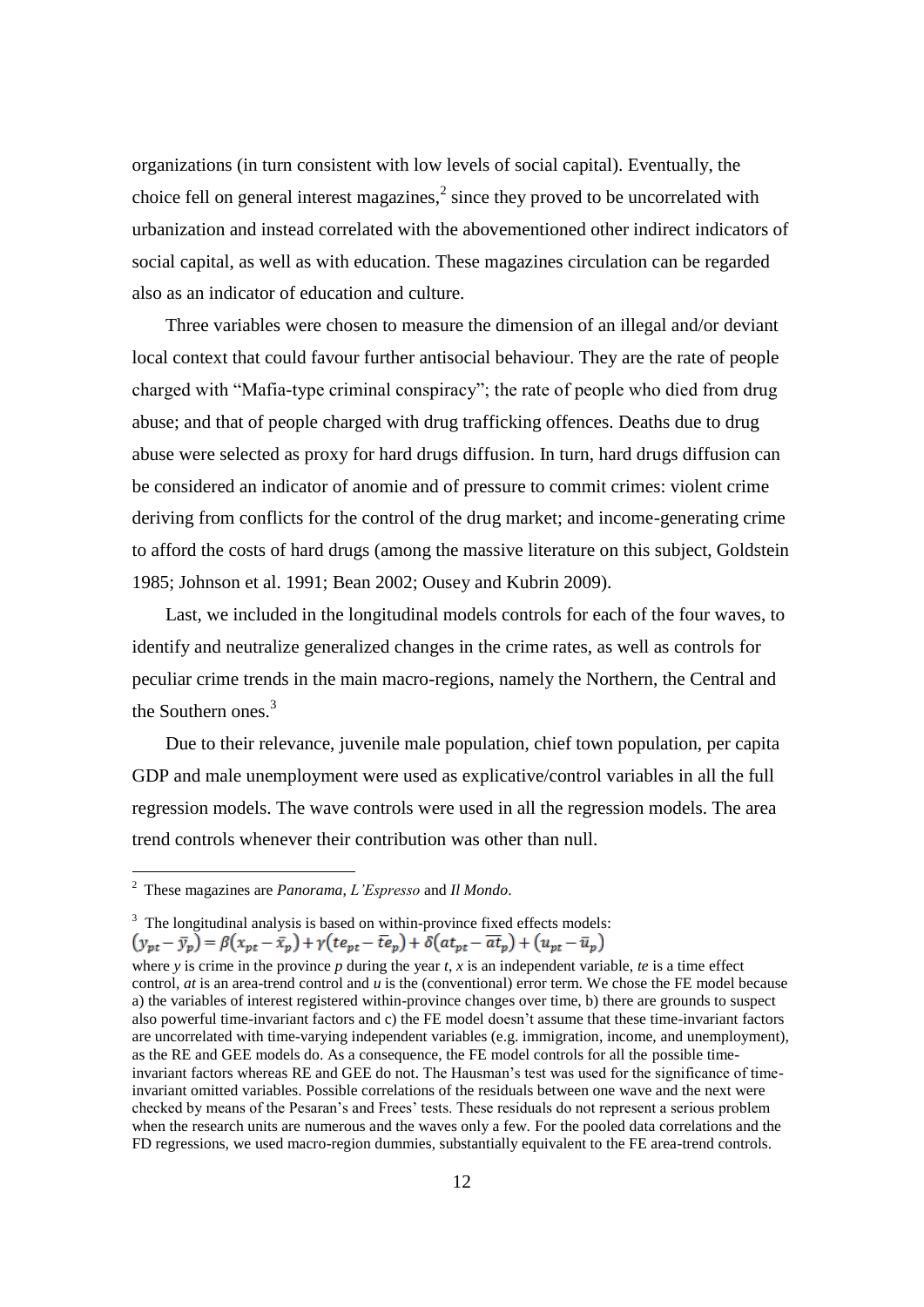|                                          |         | Overall   |         |          |           | Within   |         |  |  |  |
|------------------------------------------|---------|-----------|---------|----------|-----------|----------|---------|--|--|--|
| Variables by domain                      | Mean    | Std. dev. | Min     | Max      | Std. Dev. | Min      | Max     |  |  |  |
| Crime                                    |         |           |         |          |           |          |         |  |  |  |
| Intentional homicide                     | 2.4     | 2.5       | 0.00    | 16.4     | 1.3       | $-3.4$   | 10.6    |  |  |  |
| Rape                                     | 6.1     | 3.1       | 0.00    | 15.9     | 2.4       | $-1.1$   | 13.2    |  |  |  |
| Grievous bodily harm                     | 93.5    | 48.6      | 9.5     | 358.0    | 33.8      | $-51.0$  | 262.1   |  |  |  |
| Theft                                    | 2,251.3 | 1,209.3   | 234.9   | 7,820.1  | 757.3     | $-909.6$ | 6,060.6 |  |  |  |
| Robbery                                  | 51.1    | 52.7      | 6.1     | 491.6    | 18.2      | $-89.4$  | 172.7   |  |  |  |
| Extortion                                | 13.5    | 11.4      | 0.2     | 91.9     | 5.0       | $-8.2$   | 52.9    |  |  |  |
| Overall crime                            | 4,300.8 | 1,612.4   | 1,073.2 | 12,636.5 | 996.9     | 722.4    | 9,514.2 |  |  |  |
| Population                               |         |           |         |          |           |          |         |  |  |  |
| Adult foreign immigrants (MF) %          | 2.1     | 1.6       | 0.2     | 9.6      | 1.2       | $-1.4$   | 7.0     |  |  |  |
| Adult foreign immigrants (M) %           | 1.1     | 0.9       | 0.1     | 5.4      | 0.6       | $-1.2$   | 4.0     |  |  |  |
| High-crime nat. groups imm. (M) %        | 0.6     | 0.5       | 0.01    | 3.0      | 0.3       | $-0.1$   | 1.7     |  |  |  |
| Ln (Non-foreign population)              | 12.9    | 0.7       | 11.4    | 15.1     | 0.01      | 12.9     | 13.0    |  |  |  |
| Residential instability per 100 pop.     | 2.4     | 0.8       | 1.0     | 4.3      | 0.3       | 1.5      | 3.4     |  |  |  |
| Male pop. aged 15 to 24 years %          | 6.0     | 1.2       | 3.6     | 9.2      | 0.7       | 4.8      | 7.6     |  |  |  |
| Population per square km                 | 81.4    | 89.3      | 13.1    | 562.1    | 1.9       | 74.6     | 96.1    |  |  |  |
| Ln (Chief town population)               | 11.5    | 0.9       | 10.0    | 14.8     | 0.02      | 11.4     | 11.6    |  |  |  |
| Infant mortality per 1K pop.             | 4.8     | 1.7       | 1.8     | 11.9     | 1.2       | 2.0      | 8.2     |  |  |  |
| Economics                                |         |           |         |          |           |          |         |  |  |  |
| GDP per capita (,000)                    | 17.48   | 5.03      | 7.02    | 33.74    | 2.63      | 11.84    | 24.06   |  |  |  |
| Passenger cars per 100 pop.              | 56.7    | 8.0       | 36.2    | 111.0    | 3.8       | 35.2     | 72.2    |  |  |  |
| Employed, agriculture sector %           | 7.0     | 5.2       | 0.3     | 25.2     | 1.4       | 0.3      | 12.4    |  |  |  |
| Employed, industry sector %              | 29.9    | 9.5       | 12.5    | 53.7     | 1.5       | 23.9     | 34.4    |  |  |  |
| Employed, services sector %              | 63.1    | 8.1       | 45.3    | 86.7     | 2.0       | 56.8     | 69.6    |  |  |  |
| Unemployed, m. 15-24 yr old %            | 23.3    | 16.2      | 1.2     | 68.1     | 6.1       | 4.5      | 40.0    |  |  |  |
| Unemployed, m. >=15 yr old %             | 7.3     | 5.8       | 0.4     | 27.1     | 2.0       | $-1.3$   | 13.6    |  |  |  |
| Social capital and culture               |         |           |         |          |           |          |         |  |  |  |
| General interest magazines per 1K pop.   | 16.5    | 5.4       | 6.4     | 29.1     | 1.3       | 12.4     | 20.8    |  |  |  |
| Voluntary work associations per 10K pop. | 3.2     | 2.8       | 0.01    | 28.8     | 1.3       | $-10.8$  | 10.7    |  |  |  |
| Illegal and deviant context              |         |           |         |          |           |          |         |  |  |  |
| Ln (Mafia-type organizations)            | 0.4     | 1.1       | 0.00    | 10.7     | 0.6       | $-3.6$   | 5.5     |  |  |  |
| Deaths due to drug abuse per 100K pop.   | 1.3     | 1.2       | 0.00    | 11.9     | 0.9       | $-2.8$   | 8.8     |  |  |  |
| Drug trafficking                         | 49.6    | 33.8      | 1.8     | 266.5    | 15.4      | $-26.4$  | 111.8   |  |  |  |

Table 1. Longitudinal data summary statistics. All the Italian provinces; four waves: 1995-1998- 2002-2005; Observations  $(N \cdot T) = 412$ 

NB: Data underlying the variables were drawn from Istat (Italy's Institute of Statistics) databases. All the offences were calculated as yearly rates per 100K population. Figures regard criminal cases verified by the judiciary.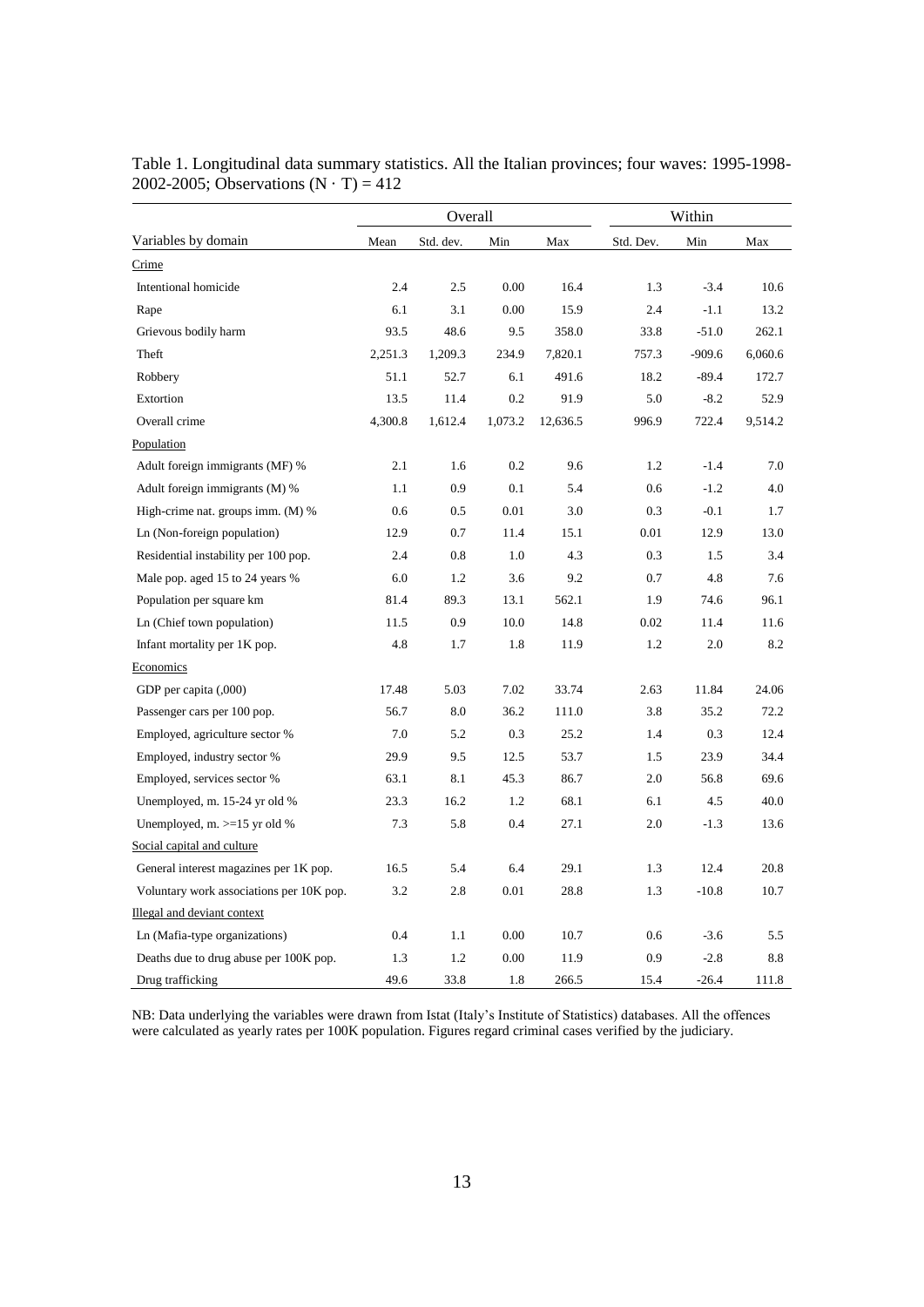#### **Results**

The descriptive statistics show (Table 1) that the offences rates are often widely differentiated across the territorial units: this advocates a search for explanations. Concurrently, the pooled data correlations (Table 2) reveal that the main offences have dissimilar associations with the demographic-socio-economic indicators: and thus, necessarily, their distribution on the territory is dissimilar. This happens with "violent crime", such as homicides, rapes, grievous bodily harm and robberies. The same happens with "property crime": thefts and extortions are uncorrelated.

Therefore, these results reveal the risks of using, as regressands, aggregative crime categories, such as "violent crime" and "property crime". The use of these categories – which is common practice in this type of studies – is definitely misleading when trying to identify crime determinants.

Having said this, we can notice (Table 2) that homicide rates are associated territorially with the 15 to 24 year old male population, infant mortality, male unemployment, Mafia-type organizations and "South"; whereas they are negatively associated with GDP, cars, people employed in the industry sector, social capital and culture, residential instability and immigration indicators. Instead, there is no association between homicides, urbanization, and drug diffusion. Therefore, homicide is rife where there is underdevelopment, unemployment, limited social capital, residential stability and larger juvenile age groups, as is the case in a pre-modern population profile. In such a context, foreign immigration is scant, because immigrants are attracted by the richer, more developed and usually more urbanized areas, where they find better opportunities.

The territorial distribution of extortions is similar to that of homicides. Behind extortions we find the same background of economic and social underdevelopment, and a negative association with residential instability and immigration, whereas the correlation with "South" is particularly high.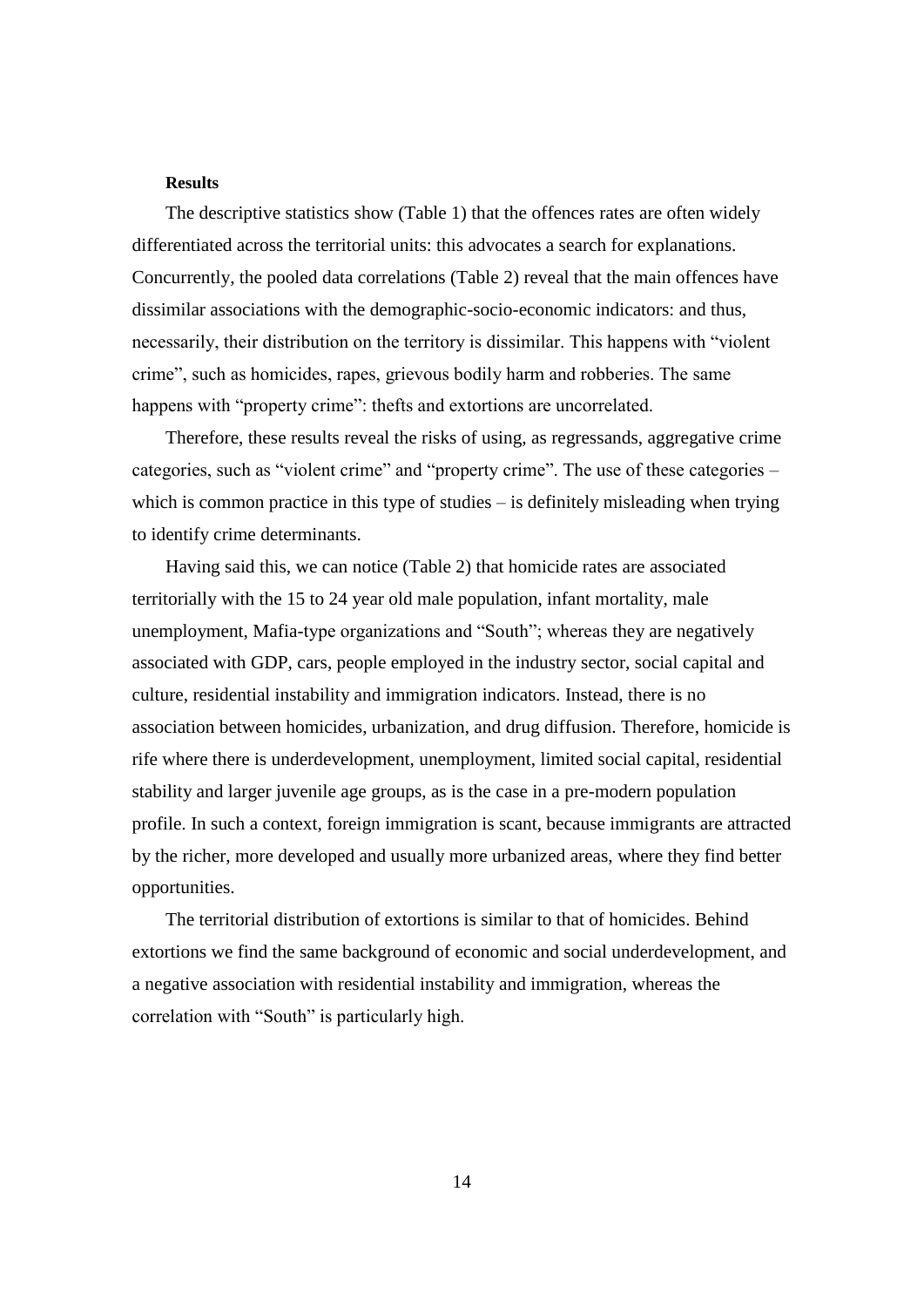Table 2. Pooled data of the four waves 1995-1998-2002-2005 for all the provinces. Partial correlation coefficients between the offences and the independent/control variables, controlling for the time variables; Observations  $(N \cdot T) = 412$ 

|                                 | Intent.  |          | Griev. bd. |           |          |           | Overall  |
|---------------------------------|----------|----------|------------|-----------|----------|-----------|----------|
| Variables by domain             | homicide | Rape     | harm       | Theft     | Robbery  | Extortion | crime    |
| Crime                           |          |          |            |           |          |           |          |
| Intentional homicide            | 1.000    | 0.126    | 0.088      | $-0.020$  | 0.280    | 0.588     | 0.141    |
| Rape                            | 0.126    | 1.000    | 0.178      | 0.223     | 0.157    | 0.143     | 0.289    |
| Grievous bodily harm            | 0.088    | 0.178    | 1.000      | 0.133     | 0.001    | 0.069     | 0.398    |
| Theft                           | $-0.020$ | 0.223    | 0.133      | 1.000     | 0.433    | $-0.044$  | 0.903    |
| Robbery                         | 0.280    | 0.157    | 0.001      | 0.433     | 1.000    | 0.268     | 0.439    |
| Extortion                       | 0.588    | 0.143    | 0.069      | $-0.044$  | 0.268    | 1.000     | 0.098    |
| Overall crime                   | 0.141    | 0.289    | 0.398      | 0.903     | 0.439    | 0.098     | 1.000    |
| Population                      |          |          |            |           |          |           |          |
| Adult foreign immigrants (MF)   | $-0.261$ | 0.191    | $-0.072$   | 0.282     | 0.038    | $-0.397$  | 0.190    |
| Adult foreign immigrants (M)    | $-0.233$ | 0.172    | $-0.106$   | 0.235     | 0.014    | $-0.389$  | 0.141    |
| High-crime nat. groups imm. (M) | $-0.221$ | 0.072    | 0.023      | 0.107     | $-0.124$ | $-0.364$  | 0.041    |
| Ln (Non-foreign population)     | 0.035    | 0.125    | $-0.199$   | 0.389     | 0.638    | 0.131     | 0.302    |
| Residential instability         | $-0.297$ | $-0.005$ | $-0.111$   | 0.217     | $-0.009$ | $-0.474$  | 0.084    |
| Male pop. aged 15 to 24 years   | 0.435    | $-0.123$ | $-0.083$   | $-0.225$  | 0.247    | 0.588     | $-0.138$ |
| Population per square km        | 0.045    | 0.189    | $-0.070$   | 0.452     | 0.698    | 0.067     | 0.439    |
| Ln (Chief town population)      | 0.052    | 0.284    | $-0.066$   | 0.561     | 0.664    | 0.094     | 0.492    |
| Infant mortality                | 0.437    | $-0.030$ | 0.000      | $-0.094$  | 0.229    | 0.543     | $-0.030$ |
| Economics                       |          |          |            |           |          |           |          |
| GDP per capita                  | $-0.459$ | 0.152    | $-0.116$   | 0.316     | $-0.096$ | $-0.577$  | 0.159    |
| Passenger cars                  | $-0.325$ | $-0.020$ | $-0.014$   | 0.209     | $-0.067$ | $-0.424$  | 0.116    |
| Employed, agriculture sector    | 0.389    | $-0.075$ | 0.018      | $-0.349$  | $-0.134$ | 0.502     | $-0.242$ |
| Employed, industry sector       | $-0.453$ | $-0.131$ | $-0.205$   | $-0.073$  | $-0.239$ | $-0.437$  | $-0.226$ |
| Employed, services sector       | 0.288    | 0.204    | 0.231      | 0.309     | 0.369    | 0.196     | 0.422    |
| Employed per population         | $-0.496$ | 0.137    | $-0.124$   | 0.263     | $-0.138$ | $-0.561$  | 0.102    |
| Unemployed, m. 15-24 yr old     | 0.602    | 0.047    | 0.140      | $-0.057$  | 0.362    | 0.622     | 0.107    |
| Unemployed, $m. > = 15$ yr old  | 0.614    | 0.026    | 0.053      | $-0.100$  | 0.376    | 0.624     | 0.033    |
| Social capital and culture      |          |          |            |           |          |           |          |
| General interest magazines      | $-0.404$ | 0.158    | 0.024      | 0.305     | $-0.171$ | $-0.566$  | 0.221    |
| Voluntary work associations     | $-0.234$ | 0.084    | $-0.097$   | 0.017     | $-0.252$ | $-0.392$  | $-0.087$ |
| Illegal and deviant context     |          |          |            |           |          |           |          |
| Ln (Mafia-type organizations)   | 0.565    | 0.012    | 0.044      | $-0.067$  | 0.200    | 0.528     | 0.031    |
| Deaths due to drug abuse        | $-0.070$ | 0.040    | 0.137      | 0.306     | 0.124    | $-0.165$  | 0.279    |
| Drug trafficking                | $-0.031$ | 0.167    | 0.143      | 0.308     | 0.167    | $-0.060$  | 0.309    |
| Territory                       |          |          |            |           |          |           |          |
| Northern provinces              | $-0.270$ | 0.033    | $-0.055$   | 0.137     | $-0.106$ | $-0.427$  | 0.029    |
| Central provinces               | $-0.221$ | $-0.004$ | $0.002\,$  | $0.107\,$ | $-0.100$ | $-0.209$  | 0.094    |
| Southern provinces              | 0.468    | $-0.032$ | 0.055      | $-0.233$  | 0.195    | 0.623     | $-0.110$ |
| Time                            |          |          |            |           |          |           |          |
| $\mathsf t$                     | $-0.051$ | $-0.557$ | $-0.224$   | 0.083     | $-0.062$ | $-0.043$  | $-0.037$ |
| $t+1$                           | 0.075    | 0.110    | $-0.123$   | 0.182     | 0.099    | 0.054     | 0.150    |
| $t+2$                           | 0.032    | 0.223    | 0.159      | $-0.100$  | 0.002    | $0.008\,$ | $-0.056$ |
| $t+3$                           | $-0.056$ | 0.224    | 0.187      | $-0.165$  | $-0.039$ | $-0.019$  | $-0.057$ |

NB: Coefficients >=0.178, p. <0.001; coeffs >=0.131, p. <0.01; coeffs >= 0.097, p. <0.05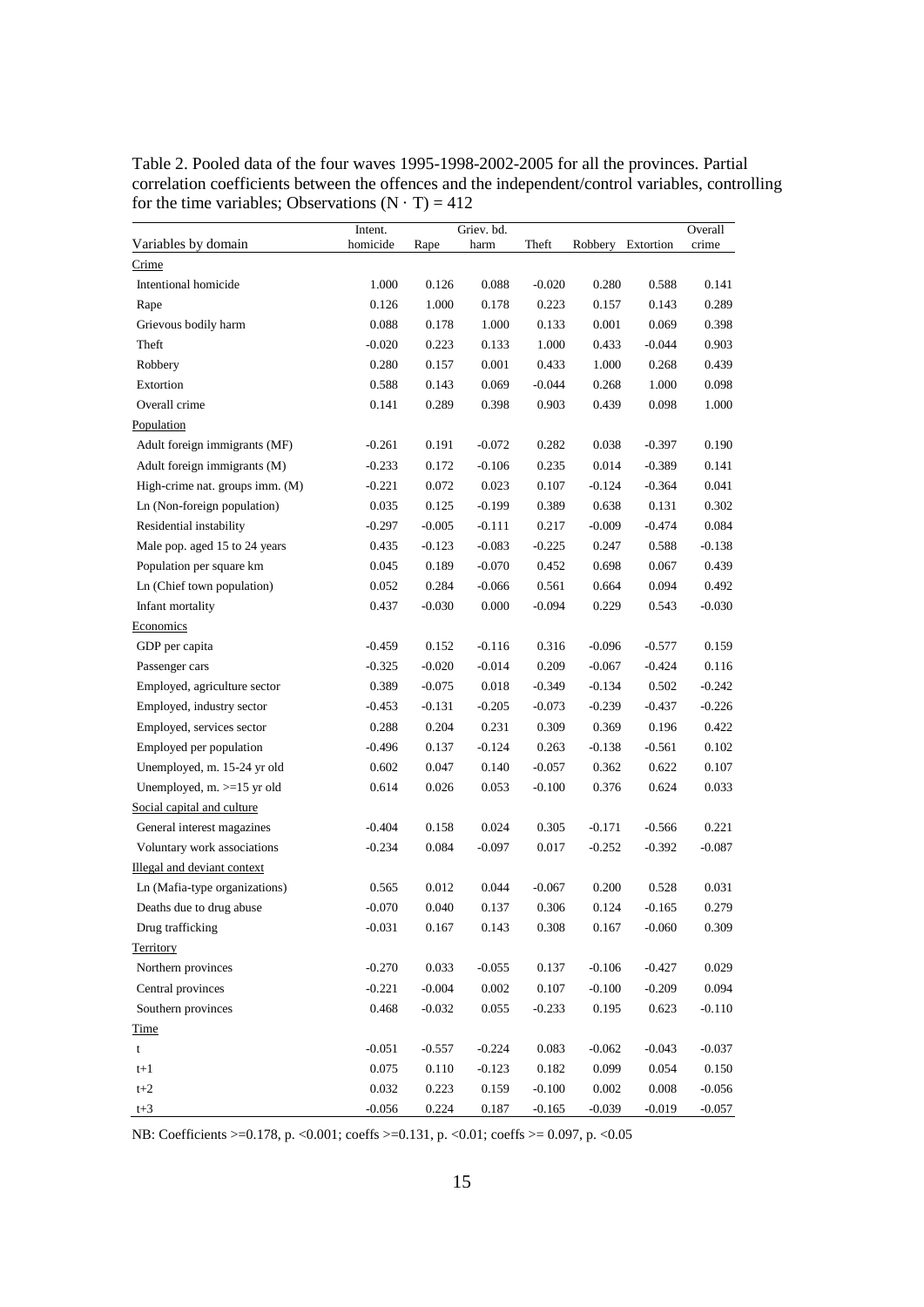Robberies, in turn, are correlated with some indicators of social malaise characterizing the previous offences. However, robberies are first of all marked by their close association with urbanization. There is also an association with drug diffusion and "South", but no association with the immigration indicators. From all this we can infer that robberies are more common in less-developed urban areas, which aren't particularly attractive to foreign immigrants.

Rapes, as noticed, show a territorial distribution dissimilar from that of other "violent crimes", such as homicides and robberies. Rapes are correlated with foreign immigration and, in addition, with urbanization, income, the services sector, magazines circulation, and with drug trafficking as well. All in all, rapes are associated with a context of material wellbeing, attracting immigrants, where also deviant behaviour (drug trafficking) is rife. When we introduce the main controls, however, immigration loses its significance.

A further type of violent crime, namely grievous bodily harm, shows an association with the services sector and drug trafficking, but no association with the foreign immigration indicators.

The most common offence against property, theft, shows a distribution that is associated with urbanization, income, cars, culture, drug trafficking, drug diffusion, and foreign immigration. It shows also some association with residential instability. The theft-unemployment correlation instead has negative sign. This is partly due to the underlying link between income and unemployment ( $r = -0.80$ ). If we regress thefts controlling for income, unemployment becomes positively associated with thefts and both income and unemployment are significant. On the other hand, immigrants prefer to settle in high-income provinces, as shown by the correlation between immigration and GDP  $(r = 0.76)$  and confirmed by the association between lagged GDP and variations in immigration over the period 1995-2005 ( $r = 0.78$ ). And immigration is also negatively correlated with unemployment (in the pooled data,  $r = -0.53$ ). Therefore, even the association between immigration and theft should be treated with caution. Indeed, controlling for unemployment and GDP, the immigration-theft relationship becomes weak.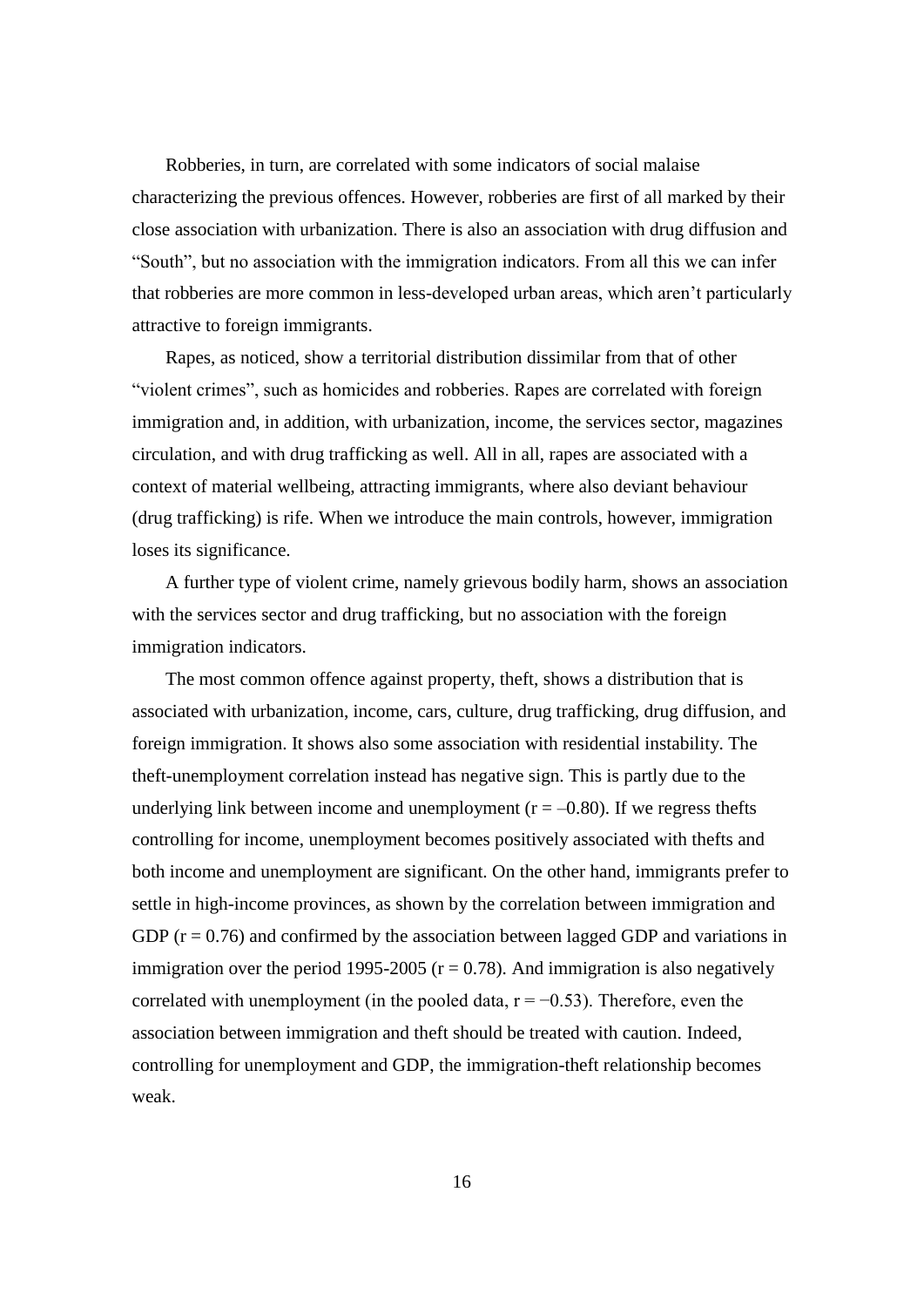Last, overall crime is significantly associated with urbanization, the services sector, culture and both drug diffusion and drug trafficking. Also its correlation with foreign population is positive. As for theft, controlling for GDP and unemployment, this correlation becomes weak.

When we move from the pooled data to the longitudinal analysis, we meet a different scenario. First, we notice within-province changes in the offences rates (Table 1). Some changes over time were generalized: rapes and grievous bodily harm registered marked increases; whereas thefts registered a decrease (see Table 2, Time). Changes due to a "shock period" imply that – since immigration soared in the said period of time – we would probably have a positive association between immigration and the offences on the increase; and a negative association between immigration and the offences on the decrease. It is therefore necessary to control for the various waves: we discovered that otherwise both the pooled data correlations and the longitudinal regression outcomes for most of the offences would be drastically different and ultimately unreliable.

Second, the crime trends over time presented some differences in the main macroregions. E.g., the homicide and extortion trends were negative in the Northern and Central macro-regions and positive for the Southern one. So, for some regression models, the controls based on macro-region time trends can prevent spurious results.

Having said this, we notice that – contrary to what emerged from the pooled data – variations in foreign immigrants are statistically significant for all the offences considered. This occurs in both the FE models: the basic and the full regression model (Table 3). The effect of the immigration indicators is robust in all the cases, but for the extortion basic model. For each percentage change in male immigrants, the percentage change in homicides is 0.28 and in rapes 0.15 (basic models); for each percentage change in high-crime national groups, the percentage change in grievous bodily harm is 0.23, in thefts 0.12, in robberies 0.25, and in overall crime is 0.11. The effect size of male immigrants is slightly higher than that of male and female immigrants, but similar in most cases to that of the high-crime national groups (males). The latter indicator, however, is particularly relevant in the case of thefts and overall crime, where the share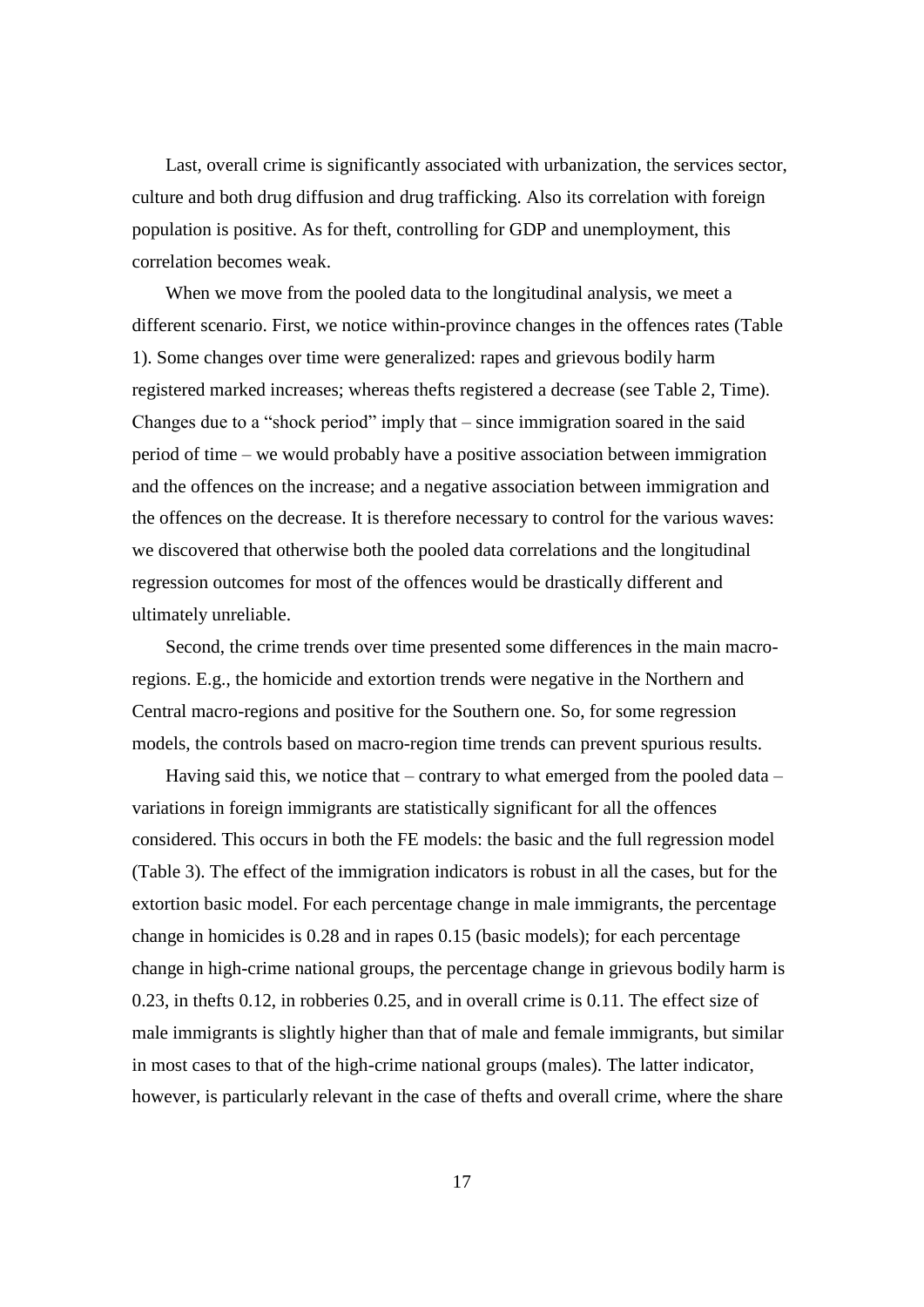|                                 | Model 1a         |      | Model 1b         |        | Model 2a  |       | Model 2b  |       | Model 3a |      | Model 3b |      | Model 4a |      | Model 4b |        |
|---------------------------------|------------------|------|------------------|--------|-----------|-------|-----------|-------|----------|------|----------|------|----------|------|----------|--------|
| Variables                       | Intent. homicide |      | Intent. homicide |        | Extortion |       | Extortion |       | Robbery  |      | Robbery  |      | Rape     |      | Rape     |        |
|                                 | coef.            | s.e. | coef.            | s.e.   | coef.     | s.e.  | coef.     | s.e.  | coef.    | s.e. | coef.    | s.e. | coef.    | s.e. | coef.    | s.e.   |
| $t+1$                           | 0.34             | 0.21 | $-0.27$          | 0.49   | 1.24      | 0.95  | 1.18      | 1.55  | 12.50    | 2.73 | 8.05     | 5.09 | 3.27     | 0.29 | 2.05     | 0.51   |
| $t+2$                           | $-0.10$          | 0.24 | $-1.06$          | 0.95   | $-0.91$   | 1.54  | $-2.02$   | 2.91  | $-1.37$  | 3.06 | $-10.7$  | 10.2 | 3.55     | 0.33 | 0.18     | 1.03   |
| $t+3$                           | $-0.89$          | 0.32 | $-1.79$          | 1.26   | $-3.01$   | 2.29  | $-4.26$   | 3.66  | $-12.80$ | 4.04 | $-23.8$  | 12.6 | 3.03     | 0.44 | $-1.34$  | 1.28   |
| Northern prov. area-trend       |                  |      | $-0.112$         | 0.051  | 0.024     | 0.196 |           |       |          |      |          |      |          |      |          |        |
| Southern prov. area-trend       |                  |      | $-0.054$         | 0.066  | 0.28      | 0.24  |           |       |          |      |          |      |          |      |          |        |
| Adult foreign immigrants (M)    | 0.68             | 0.19 | 0.90             | 0.30   |           |       |           |       |          |      |          |      | 0.85     | 0.26 | 1.24     | 0.41   |
| High-crime nat. groups imm. (M) |                  |      |                  |        | 3.62      | 1.78  | 5.19      | 1.84  | 22.47    | 4.56 | 18.61    | 5.88 |          |      |          |        |
| Ln (Non-foreign population)     |                  |      | $-14.21$         | 6.51   |           |       |           |       |          |      |          |      |          |      |          |        |
| Residential instability         |                  |      | $-0.37$          | 0.54   |           |       | $-2.61$   | 1.91  |          |      |          |      |          |      | $-1.64$  | 0.72   |
| Male pop. aged 15 to 24 years   |                  |      | $-1.18$          | 0.50   |           |       | $-0.35$   | 1.85  |          |      | $-6.36$  | 6.52 |          |      | $-1.39$  | 0.67   |
| Ln (Chief town population)      |                  |      | 0.31             | 4.08   |           |       | 7.60      | 14.63 |          |      | 34.2     | 52.2 |          |      | 7.96     | 5.32   |
| Infant mortality                |                  |      | 0.40             | 0.10   |           |       |           |       |          |      |          |      |          |      |          |        |
| GDP per capita                  |                  |      | 0.021            | 0.121  |           |       | 0.13      | 0.45  |          |      | 0.30     | 1.55 |          |      | 0.29     | 0.16   |
| Employed, industry sector       |                  |      |                  |        |           |       |           |       |          |      | $-0.38$  | 0.74 |          |      |          |        |
| Unemployed, males >=15 yr old   |                  |      | 0.027            | 0.047  |           |       | $-0.21$   | 0.18  |          |      | 0.35     | 0.67 |          |      | $-0.142$ | 0.065  |
| General interest magazines      |                  |      | $-0.055$         | 0.072  |           |       | $-0.28$   | 0.28  |          |      |          |      |          |      |          |        |
| Voluntary work associations     |                  |      |                  |        |           |       |           |       |          |      |          |      |          |      |          |        |
| Ln (Mafia-type organizations)   |                  |      | 1.28             | 0.33   |           |       | 7.53      | 1.28  |          |      | 3.11     | 4.63 |          |      |          |        |
| Drug trafficking                |                  |      | 0.0076           | 0.0049 |           |       |           |       |          |      |          |      |          |      | 0.0117   | 0.0067 |
| Constant (ave. value of FE)     | 1.86             | 0.17 | 326              | 111    | $-208$    | 301   | $-65.0$   | 166.4 | 37.43    | 2.50 | $-306$   | 596  | 2.75     | 0.24 | $-79.0$  | 60.4   |
| Observations $(N \cdot T)$      | 412              |      |                  | 412    | 412       |       | 412       |       | 412      |      | 412      |      | 412      |      | 412      |        |
| R-squared                       | 0.072            |      |                  | 0.211  | 0.034     |       | 0.156     |       | 0.162    |      | 0.169    |      | 0.514    |      | 0.544    |        |

Table 3. Within-province fixed effects multiple regression models for main criminal offences and various independent/control variables. Four waves: 1995-1998-2002-2005. Coefficients and standard errors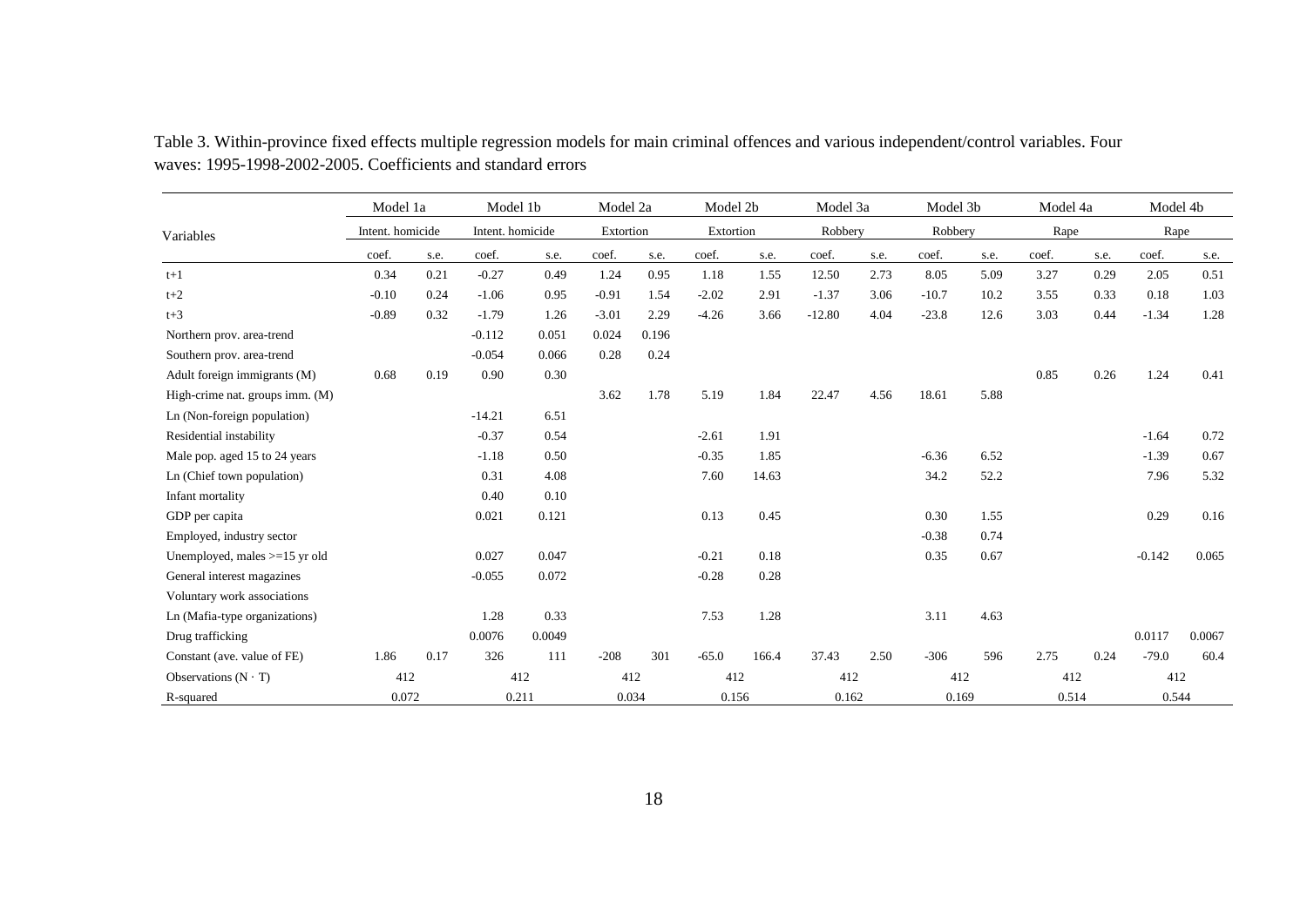|                                 | Model 5a          |       | Model 5b          |       | Model 6a  |        | Model 6b  |        | Model 7a      |        | Model 7b      |        |
|---------------------------------|-------------------|-------|-------------------|-------|-----------|--------|-----------|--------|---------------|--------|---------------|--------|
| Variables                       | Grievous bd. harm |       | Grievous bd. harm |       | Theft     |        | Theft     |        | Overall crime |        | Overall crime |        |
|                                 | coef.             | s.e.  | coef.             | s.e.  | coef.     | s.e.   | coef.     | s.e.   | coef.         | s.e.   | coef.         | s.e.   |
| $t+1$                           | 2.63              | 5.74  | $-9.59$           | 11.98 | 97.4      | 134.4  | 544       | 225    | 202           | 182    | 775           | 352    |
| $t+2$                           | 14.49             | 9.34  | $-24.6$           | 26.9  | $-705$    | 219    | 55.9      | 416.5  | $-949$        | 296    | 110           | 737    |
| $t+3$                           | 0.22              | 13.89 | $-52.0$           | 35.4  | $-1,126$  | 324    | $-17.9$   | 525.7  | $-1,658$      | 439    | $-210$        | 977    |
| Northern provinces area-trend   | $-1.43$           | 1.19  | $-0.54$           | 1.30  | $-4.80$   | 27.83  |           |        | 14.7          | 37.7   | 38.5          | 38.5   |
| Southern provinces area-trend   | 3.34              | 1.46  | 2.69              | 1.73  | 45.3      | 34.2   |           |        | 146.5         | 46.3   | 81.6          | 53.1   |
| Adult foreign immigrants (MF)   |                   |       |                   |       |           |        | $-536$    | 148    |               |        | $-532$        | 202    |
| High-crime nat. groups imm. (M) | 43.9              | 10.8  | 37.8              | 12.3  | 715       | 252    | 1,748     | 388    | 1,553         | 342    | 2,589         | 531    |
| Ln (Non-foreign population)     |                   |       |                   |       |           |        |           |        |               |        | $-6,476$      | 5,091  |
| Residential instability         |                   |       |                   |       |           |        | $-122$    | 300    |               |        | $-287$        | 426    |
| Male pop. aged 15 to 24 years   |                   |       | $-3.77$           | 12.79 |           |        | 594       | 269    |               |        | 740           | 391    |
| Ln (Chief town population)      |                   |       | 115.1             | 93.9  |           |        | 2,900     | 2,185  |               |        | 6,531         | 3,234  |
| Infant mortality                |                   |       | $-3.02$           | 2.49  |           |        |           |        |               |        |               |        |
| GDP per capita                  |                   |       | 0.91              | 3.02  |           |        | 148.5     | 67.1   |               |        | 124.8         | 96.0   |
| Passenger cars                  |                   |       | 2.06              | 1.06  |           |        |           |        |               |        |               |        |
| Employed, services sector       |                   |       | 2.95              | 1.27  |           |        |           |        |               |        |               |        |
| Unemployed, males 15-24 yr old  |                   |       |                   |       |           |        | 13.0      | 10.7   |               |        | 25.1          | 14.8   |
| Unemployed, males $>=15$ yr old |                   |       | $-1.54$           | 1.19  |           |        | $-24.1$   | 36.1   |               |        | $-61.8$       | 50.8   |
| General interest magazines      |                   |       |                   |       |           |        | 29.3      | 41.5   |               |        |               |        |
| Drug trafficking                |                   |       | 0.053             | 0.122 |           |        |           |        |               |        |               |        |
| Constant (ave. value of FE)     | $-998$            | 1,820 | $-2,905$          | 2,238 | $-22,338$ | 42,598 | $-37,528$ | 24,944 | $-111,613$    | 57,679 | $-85,336$     | 85,899 |
| Observations $(N \cdot T)$      | 412               |       | 412               |       | 412       |        |           | 412    |               | 412    |               | 412    |
| R-squared                       | 0.241             |       | 0.276             |       | 0.169     |        | 0.234     |        | 0.122         |        | 0.185         |        |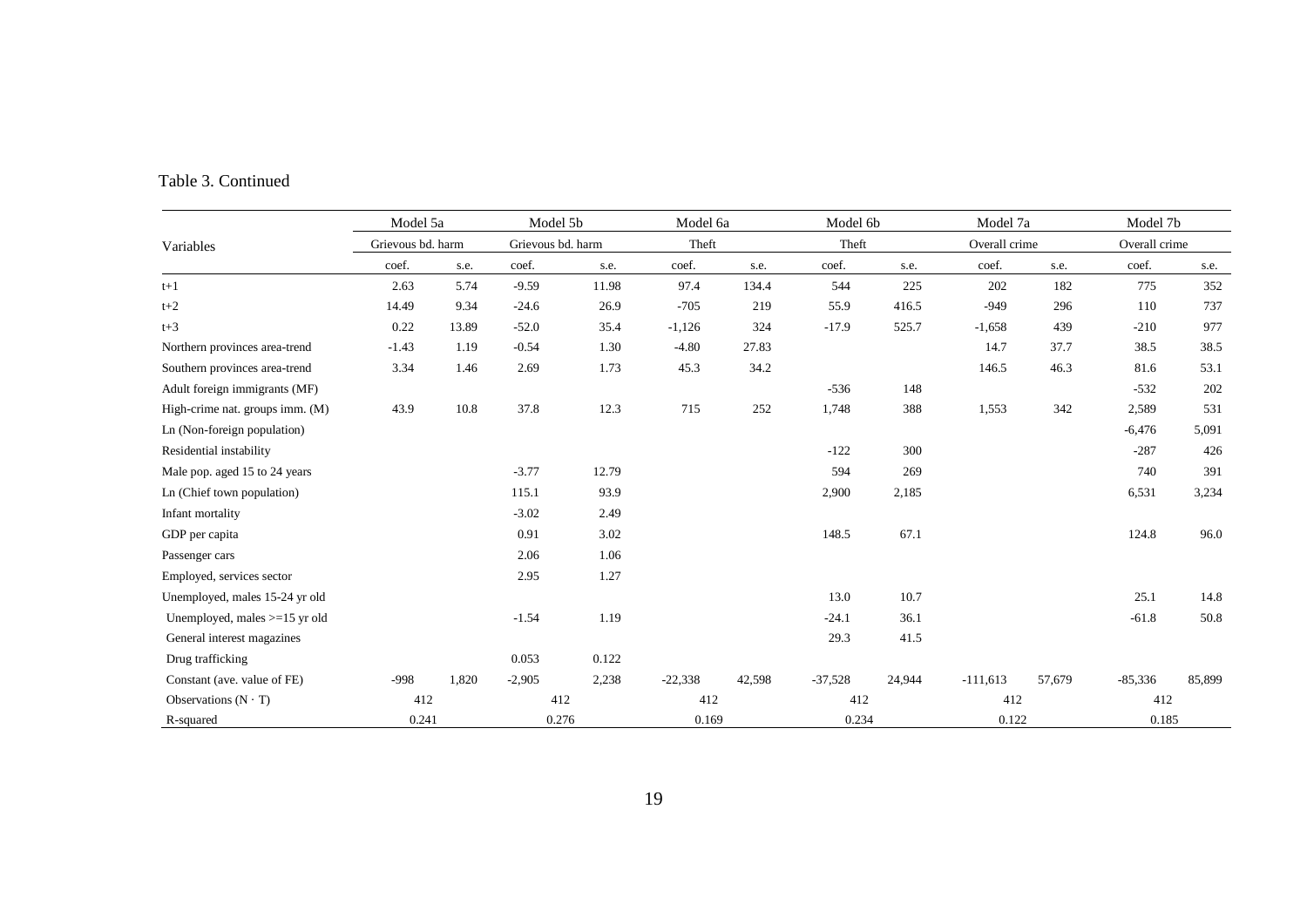of male and female immigrants plays the role of control variable. Instead, variations in non-foreign population are never significant, in any model and for any offence.

With regard to other indicators, we notice that  $-$  as in the pooled data  $-$  the contribution of Mafia-type organizations is robust for homicide and extortion. Also infant mortality is still relevant for homicide. Drug trafficking plays some role only for rape. The role of chief town population is definitely modest. The significance of social capital and culture indicators evaporates.

As mentioned earlier, changes in immigration are associated with changes in residential instability; moreover, lagged immigration predicts instability variations ( $t =$ 5.4). However, lagged instability does not predict immigration variations: therefore, immigrants are not attracted by high instability areas. In all the models, for any offence, residential instability exhibits a null or negative relationship with crime variations.

With regard to the economic indicators, we notice that GDP variations make a contribution to theft variations only. Changes in unemployment, in turn, are never significant, even when controlling for GDP in simpler models. The presence of the immigration variables eclipses the role that GDP and unemployment had as predictors of thefts in the pooled data analysis.

The unemployment variable was put under scrutiny also to test the hypothesis of immigration indirect effects on crime. To do this, we calculated the immigration impact on male unemployment and youth male unemployment. However, we know that immigrants prefer to settle where economic-vocational conditions are better. Besides, foreign immigrant inflows could generate native internal migration. All this could blur the immigration-unemployment link. Therefore, we used controls for these aspects. The analysis was conducted for the entire period 1995-2005 and for the various waves as well. The results were convergent. Conditional on baseline unemployment and other controls, immigration variations have no significant impact on unemployment. In particular, no impact on the unemployment of the critical 15 to 24 years age group (Table 4, Models 1). Moreover, we found no association between immigrant inflows and negative variations in the non-foreign population, no matter the model (see also Table 4, Model 3-4). This contradicts the hypothesis of native internal migration as a consequence of foreign immigration. With regard to the immigration impact on income,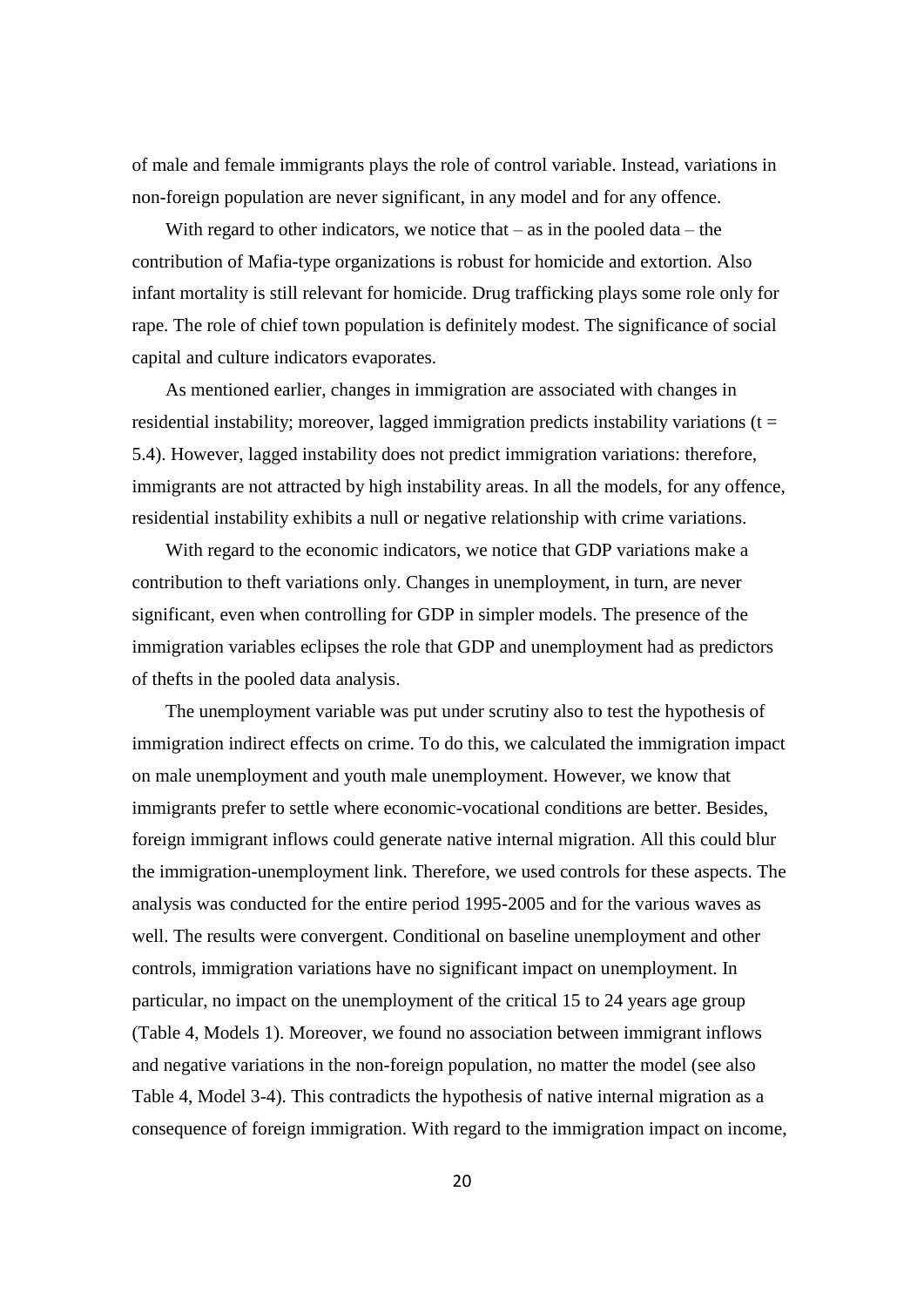|                                              | Model 1                                |       | Model 2                   |       | Model 3                                           |        | Model 4                                           |          | Model 5                     |       | Model 6                       |       | Model 7                             |       |
|----------------------------------------------|----------------------------------------|-------|---------------------------|-------|---------------------------------------------------|--------|---------------------------------------------------|----------|-----------------------------|-------|-------------------------------|-------|-------------------------------------|-------|
| Variables                                    | (Unemployed, m.<br>15-24 yr old) $t+3$ |       | (GDP per capita)<br>$t+3$ |       | $\Delta_3$ (Adult foreign<br>immigr. $(MF)$ ) t+3 |        | $\Delta_3$ (Adult foreign<br>immigr. $(MF)$ ) t+3 |          | $\Delta_2$ (Theft)<br>$t+3$ |       | $\Delta_2$ (Robbery)<br>$t+3$ |       | $\Delta_2$ (Overall crime)<br>$t+3$ |       |
|                                              | coef.                                  | s.e.  | coef.                     | s.e.  | coef.                                             | s.e.   | coef.                                             | s.e.     | coef.                       | s.e.  | coef.                         | s.e.  | coef.                               | s.e.  |
| Northern provinces                           | 1.54                                   | 2.02  | $-0.30$                   | 0.35  | $-0.26$                                           | 0.30   | $-0.43$                                           | 0.30     | $-304$                      | 317   | 2.15                          | 6.77  | $-68.7$                             | 411.1 |
| Southern provinces                           | 4.07                                   | 2.71  | $-0.96$                   | 0.48  | $-1.02$                                           | 0.44   | $-1.23$                                           | 0.44     | $-190$                      | 405   | $-6.59$                       | 8.84  | $-492$                              | 526   |
| $\Delta_3$ (Adult foreign imm. (MF)) t+3     | 0.066                                  | 0.672 | 0.19                      | 0.11  |                                                   |        |                                                   |          |                             |       |                               |       |                                     |       |
| $\Delta_3$ (ln (Non-foreign population)) t+3 | $-29.5$                                | 22.7  | $-9.07$                   | 3.86  | 3.88                                              | 3.97   | 6.00                                              | 3.81     |                             |       |                               |       |                                     |       |
| (Male pop. aged 15 to 24 yrs) t              |                                        |       |                           |       | $-0.21$                                           | 0.21   | $-0.16$                                           | 0.20     |                             |       |                               |       |                                     |       |
| $\Delta_3$ (Male pop. aged 15 to 24 yrs) t+3 | 1.59                                   | 1.87  | $-0.57$                   | 0.32  |                                                   |        |                                                   |          | 433                         | 357   | 1.38                          | 7.45  | 651                                 | 451   |
| (ln (Chief town population)) t               | 2.02                                   | 0.92  | 0.58                      | 0.15  | 0.10                                              | 0.13   | 0.29                                              | 0.14     |                             |       |                               |       |                                     |       |
| $\Delta_3$ (ln (Chief town population)) t+3  |                                        |       |                           |       |                                                   |        |                                                   |          | 431                         | 2,514 | $-81.8$                       | 54.6  | 1,365                               | 3,295 |
| (GDP per capita) t                           | $-1.55$                                | 0.49  | 1.123                     | 0.087 | 0.170                                             | 0.075  | 0.205                                             | 0.075    |                             |       |                               |       |                                     |       |
| $\Delta_3$ (GDP per capita) t+3              |                                        |       |                           |       |                                                   |        |                                                   |          | 148.3                       | 94.3  | 3.39                          | 2.03  | 110                                 | 122   |
| (Unemployed, m. 15-24 yr old) t              | 0.254                                  | 0.075 |                           |       |                                                   |        |                                                   |          |                             |       |                               |       |                                     |       |
| (Unemployed, $m. > = 15$ yr old) t           |                                        |       | $-0.044$                  | 0.038 | $-0.023$                                          | 0.035  | $-0.0035$                                         | 0.035    |                             |       |                               |       |                                     |       |
| $\Delta_3$ (Unemployed, m. >=15 yr old) t+3  |                                        |       |                           |       |                                                   |        |                                                   |          | 12.9                        | 44.5  | $-0.32$                       | 0.98  | $-24.4$                             | 57.8  |
| (Grievous bodily harm) t                     |                                        |       |                           |       | $-0.0051$                                         | 0.0018 |                                                   |          |                             |       |                               |       |                                     |       |
| $(The fit)$ t                                |                                        |       |                           |       |                                                   |        |                                                   |          | $-0.25$                     | 0.11  |                               |       |                                     |       |
| (Robbery) t                                  |                                        |       |                           |       |                                                   |        |                                                   |          |                             |       | $-0.444$                      | 0.053 |                                     |       |
| (Overall crime) t                            |                                        |       |                           |       |                                                   |        | $-0.000201$                                       | 0.000069 |                             |       |                               |       | $-0.225$                            | 0.097 |
| Constant                                     | 11.89                                  | 8.91  | $-2.50$                   | 1.53  | 1.53                                              | 1.85   | $-1.00$                                           | 1.89     | $-99.7$                     | 833.9 | $-10.7$                       | 18.1  | 934                                 | 1,090 |
| Observations (N)                             | 103                                    |       | 103                       |       | 103                                               |        | 103                                               |          | 103                         |       | 103                           |       | 103                                 |       |
| R-squared                                    | 0.781                                  |       | 0.959                     |       | 0.688                                             |        | 0.689                                             |          | 0.117                       |       | 0.511                         |       | 0.110                               |       |

Table 4. Within-province first differences multiple regression models for criminal offences and other variables. Four waves: 1995-1998-2002-2005. Coefficients and standard errors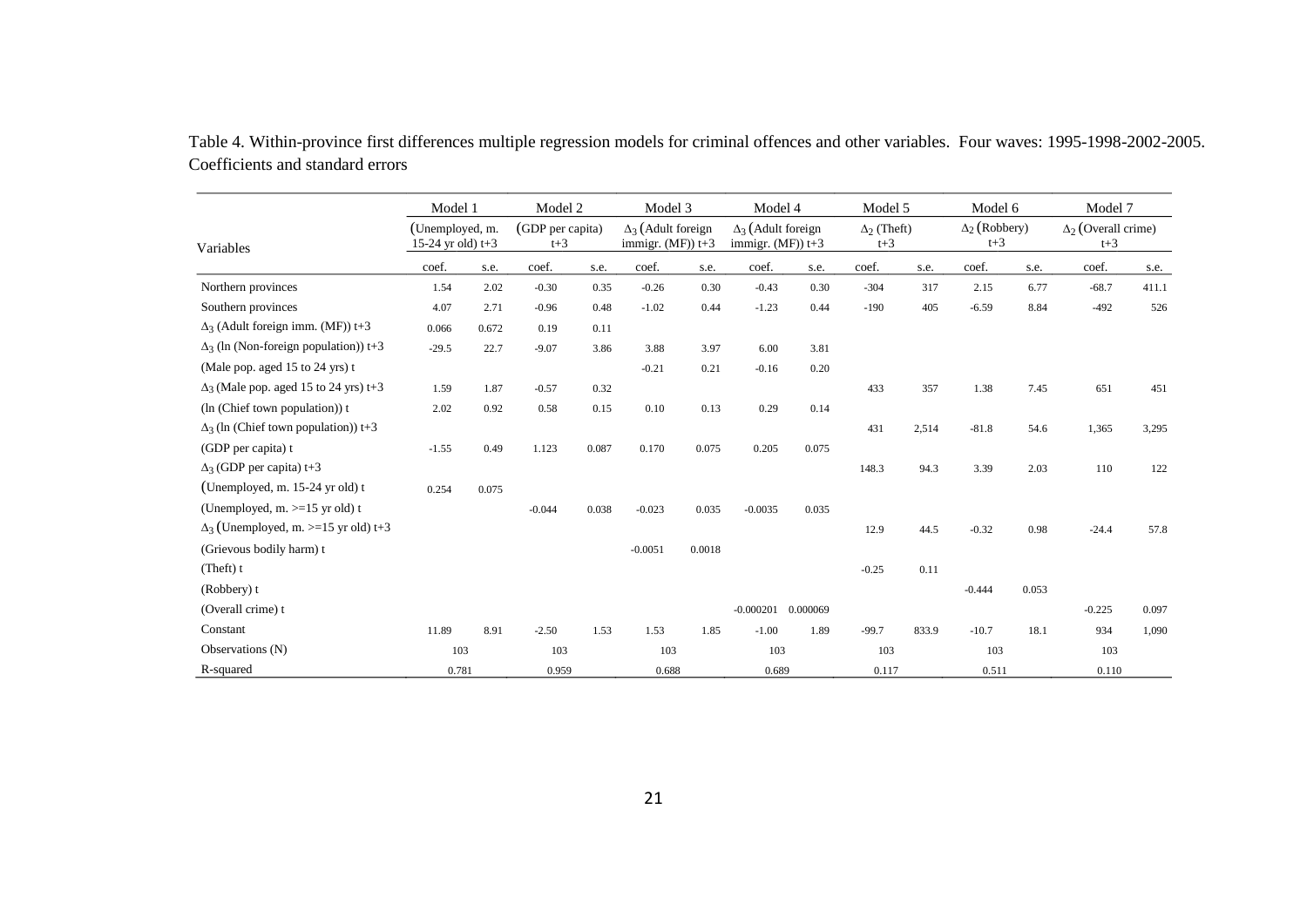we conducted an analogous analysis. We found that immigration variations haven't a negative impact on per capita GDP (Table 4, Model 2). Ultimately, these results do not support the hypothesis of an indirect impact of immigration on crime.

Next, we tested the hypothesis that immigrant crime has been the offshoot of previous, native crime. Our data showed that foreign immigration was attracted by wealth, lower unemployment and urbanization; such factors being equal, immigrant variations over the entire period 1995-2005 were inversely associated with previous crime rates (Table 4, Model 3-4, showing the cases of overall crime and grievous bodily harm). Therefore, immigrant population grew particularly where crime rate was originally lower. Moreover, the first differences analysis revealed that crime variations were inversely associated with previous crime level (Table 4, Models 5-6-7, showing thefts, robberies and overall crime; the results for homicides, rapes and bodily harm are equivalent).<sup>4</sup> If immigrant crime were the offshoot of previous, native crime, we would expect some crime intensification in high-crime areas, and only in the long term. Instead, crime growth followed immigrant inflows without delay (Table 3 FE models: the temporal distance between the panel waves is 3.3 years) and such a growth was higher where crime had been lower. Consequently, crime distribution changed. As immigration soared, its territorial distribution became more homogeneous: from 1995 to 2005, the standard deviation to the mean of the immigrant share in all the provinces decreased from 70 to 57: concurrently, overall crime standard deviation decreased from 41 to 35. Homicides, rapes, robberies, extortions and grievous bodily harm exhibited the same downward trend.

#### **Discussion**

 $\overline{\phantom{a}}$ 

A first result of the present study is the alternative scenario brought to light by the longitudinal analysis. When the analysis focused on pooled cross-sectional data, only two offences – rape and theft (plus overall crime) – showed a clear positive association with foreign immigration. Two more offences – grievous bodily harm and robbery – had no association. What is more, the remaining offences – homicide and extortion – showed patent negative associations with foreign immigration. When the analysis focused on cross-sectional/time data, the scenario dramatically changed: all the

<sup>&</sup>lt;sup>4</sup> In this analysis, we used  $\Delta_2$  (dep. var.) t+3 in lieu of  $\Delta_3$  (dep. var.) t+3, because otherwise the baseline values of the dependent variable would be on both sides of the equation, inflating the errors.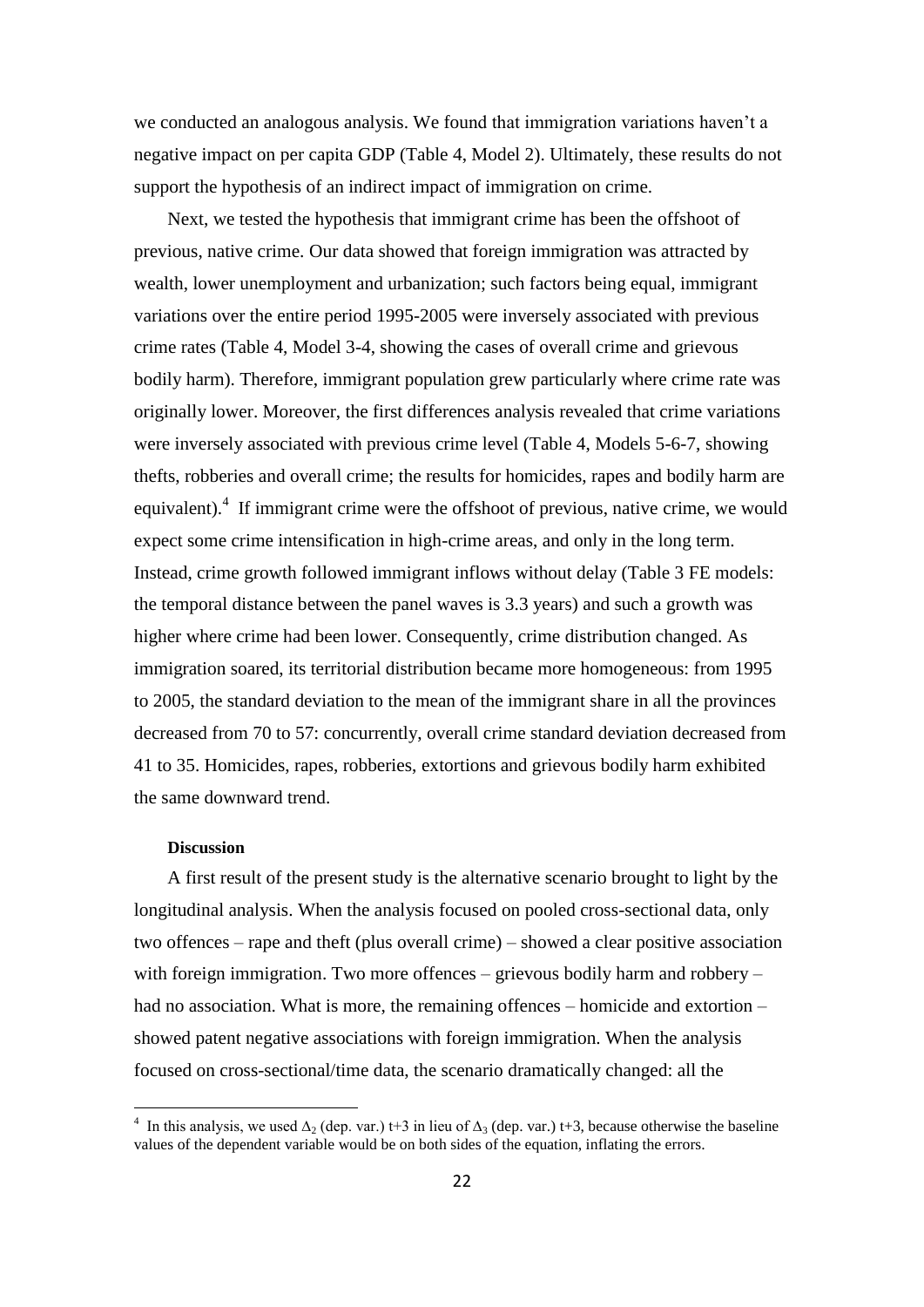offences emerged as associated with foreign immigrant indicators, and both in the basic and in the full regression models. This association is particularly robust for homicide, robbery, theft, grievous bodily harm, rape and overall crime. The results obtained using the "male foreign immigrants (all)" variable were in most cases similar to those obtained with "high-crime national groups (males)". And this supports the FE results reliability. Instead, variations in non-foreign population were never significant in predicting the various types of offences. The latter results indirectly emphasize the relevance of the immigration-crime association.

In the light of the longitudinal findings, the cross-sectional data results should be reconsidered. The rates of some crimes – first homicides and extortions, then robberies – are affected by time-invariant factors belonging to a background of underdevelopment, unemployment, Mafia-type organizations and limited social capital. This background, characterizing the Southern region, is unsurprisingly associated also with scarce population mobility and limited foreign immigration. In turn, the number of thefts increases with the income level. Ultimately, the difference between the results obtained from the cross-sectional data and those from the cross-sectional/time data suggests that the outcomes of studies based on synchronic analyses, the standard approach till now, could be misleading.

Further considerations can be drawn from the results obtained with *unemployment*, a variable deemed momentous for crime prediction. The cross-sectional data analysis has shown that male unemployment is closely correlated with homicides, extortions and, at a lower degree, with robberies. It is not correlated with thefts, the very offence one would expect to be most correlated with unfavourable economic conditions. Instead, thefts are territorially correlated with GDP. Therefore, a higher GDP does not seem to curtail the interest in stealing by increasing affluence and indirectly legitimate opportunities (*supply*), but it seems to affect theft by making more goods available to thieves. For the crucial offence against property, i.e. theft, unemployment seems to play a subordinate role by comparison with the presence of goods. Still, controlling for income, cross-sectional unemployment differences predict thefts.

Unemployment variations *over time*, however, do not predict crime variations, not even in the case of thefts. Concurrently, decreases in GDP do not result in more crime. This is at odds with both the economic model of crime and the anomic strain or relative deprivation approach. One could affirm that the abovementioned hypotheses are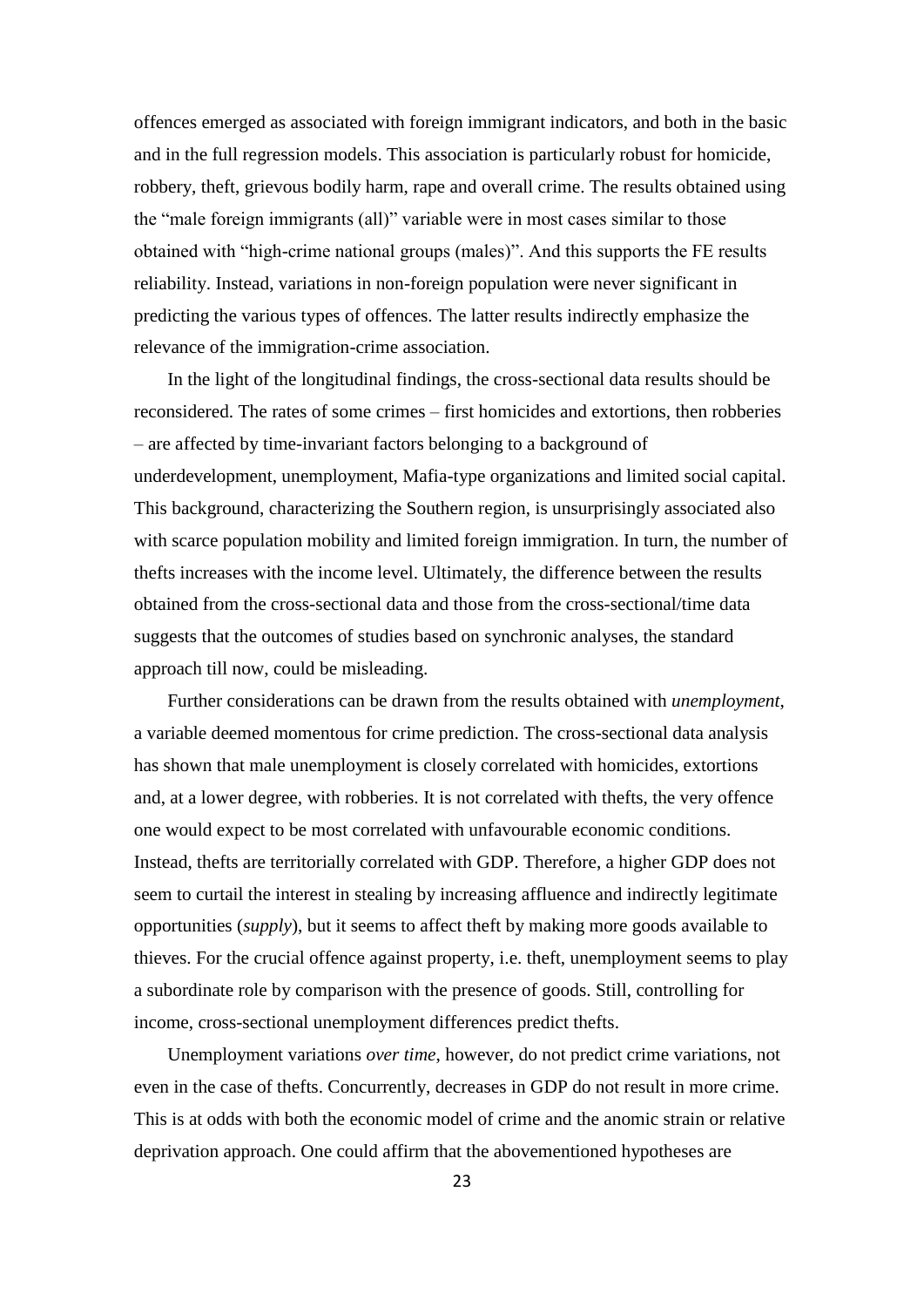indirectly confirmed, though unemployment *in se* is non-significant, because variations in foreign immigrants – who are averagely in worse economic conditions than natives – are associated with crime. The fact that the aforesaid six national groups from non-Western, less-developed countries, are particularly significant in predicting thefts could be another hint going in the same direction. The status of these groups is indeed averagely lower than that of other immigrants. However, one should admit that even so the crime determinant would not be a generic "lower economic status" as rather immigrants' specific economic deprivation.

To assemble this puzzle pieces, we should take into account that *structural* unemployment effects are far removed from *frictional* unemployment ones. In Southern Italy there are provinces characterized by age-old structural unemployment – almost 4 times the national average – and male youth unemployment affecting two-thirds of the pertinent population (Table 1). The Italian welfare is rather generous toward frictional unemployment, but powerless against such structural unemployment. Moreover, people in frictional unemployment can usually rely on their savings. People in structural unemployment cannot do that. Understandably, high rates of structural unemployment are associated with high rates of crime, firstly professional crime like extortion. Whereas temporary increases in unemployment – alleviated by savings and unemployment benefits – do not significantly affect crime. This tallies with the unemployment strong association with crime when dealing with *stock* data and its nonsignificant effect when dealing with *flow* data; it tallies also with GDP decreases over time that do not result in more crime. With regard to immigrants, their relative economic deprivation is hardly cushioned by savings and in particular illegal immigrants cannot rely on welfare benefits. All in all, their condition bears some similarity with that of *structurally unemployed people*, and the immigrant inflow has been closely followed by increases in crime.

This picture would suggest a link between immigrant economic deprivation and property crime. Indeed, previous longitudinal studies found a link between immigration and only property crimes, or no link at all. The present study results endorse a link concerning property crimes as well as violent crimes. The immigration elasticity of robbery is high: but so is that of grievous bodily harm. The immigration elasticity of rape – an offence most distant from utilitarian crime – is higher than that of theft. From these results it is possible to draw some theoretical considerations. This compound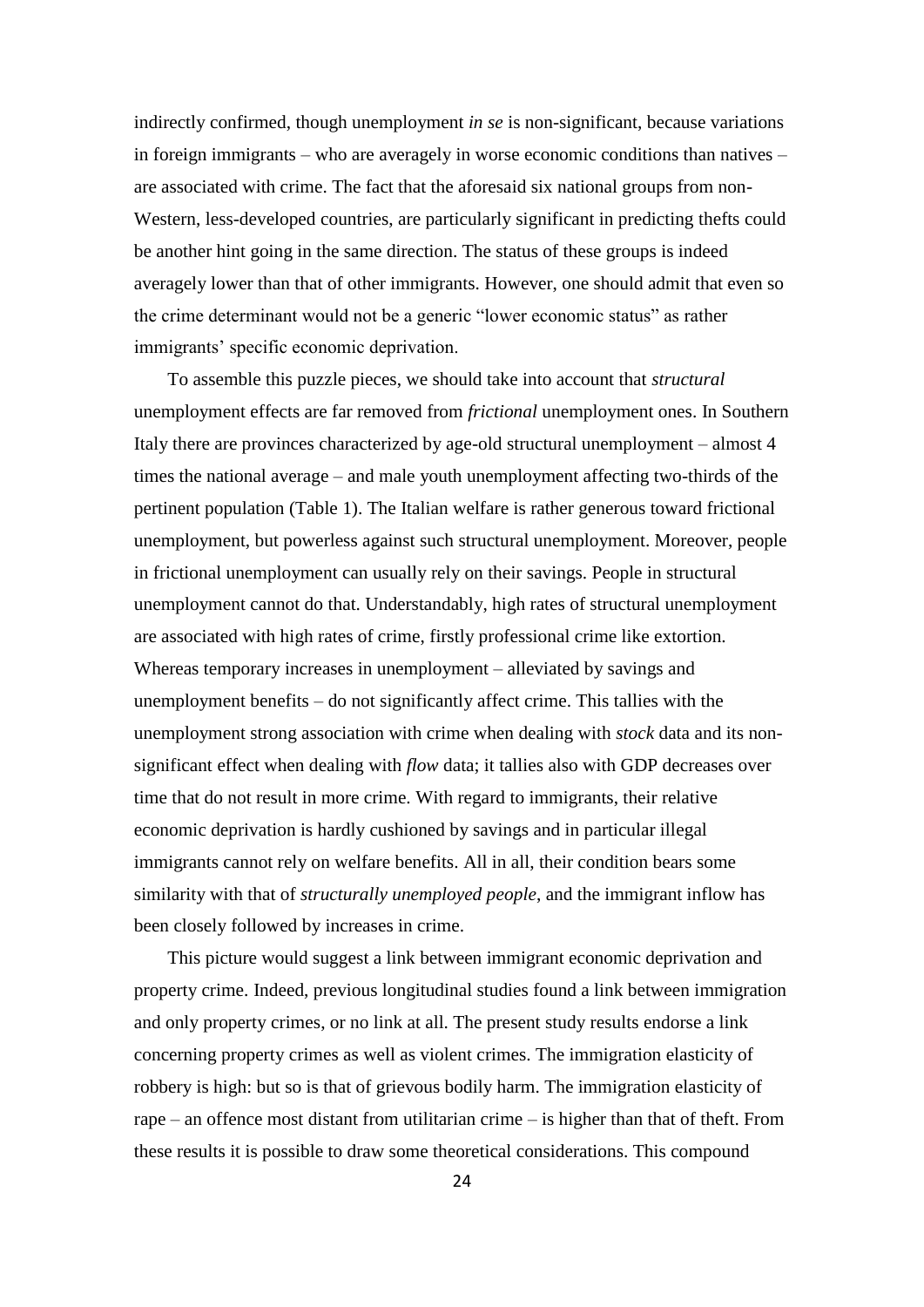criminal scenario is hardly attributable only to the immigrants' recourse to illegitimate opportunities. This scenario suggests rather a multifaceted explanatory framework, where immigrant lower economic options are accompanied by alienation, frustration and problematic social interaction. This doesn't fit the economic model of crime but is compatible with the anomic strain theory.

The present analysis allowed us to check also the indirect effects of immigration on native crime. Such effects could arise – as stated previously – from an increase in natives' unemployment and a decrease in their income. This issue has generated scant empirical analysis. We found no evidence of any increase in unemployment and decrease in income after the massive growth of foreign population. These results could be the consequence of the fact that the immigration impact on native unemployment and income should be sizeable where the labour market is open and immigrant labour competitive. This impact is probably limited where the labour market is segmented and immigrants non-competitive, also due to their low skills, as it seems to be the case in Italy. The present analysis, being conducted on macro data, is not particularly suitable to distinguish between direct and indirect effects. However, it shows that, whereas increases in immigration are good crime predictors, they do not seem to have an unfavourable impact on unemployment and income. Therefore, the hypothesis of indirect effects of immigration on crime, mediated by the worsening of natives' employment and income, remains unsubstantiated. The alternative hypothesis of *direct* effects emerges fortified by these results.

The panel analysis has been useful to check also other theoretical paradigms.

Residential instability embraces changes of residence of both the national and the foreign population and it is associated with immigrant inflows. Consequently, one could hypothesize that residential instability is a good crime predictor. However, variations in residential instability alone do not predict crime variations. Nor they magnify the immigration effect on crime in the full regression models. Therefore, the present research results do not support *social disorganization* theory, insofar as the latter emphasizes the relevance of residential instability as a crime determinant. Any increase in foreign population implies also an increase in the residential instability figures. Only foreign population variations, however, are significant.

The present findings are also at odds with the *differential association* hypothesis. There was already evidence that immigrant crime rates in Europe were higher than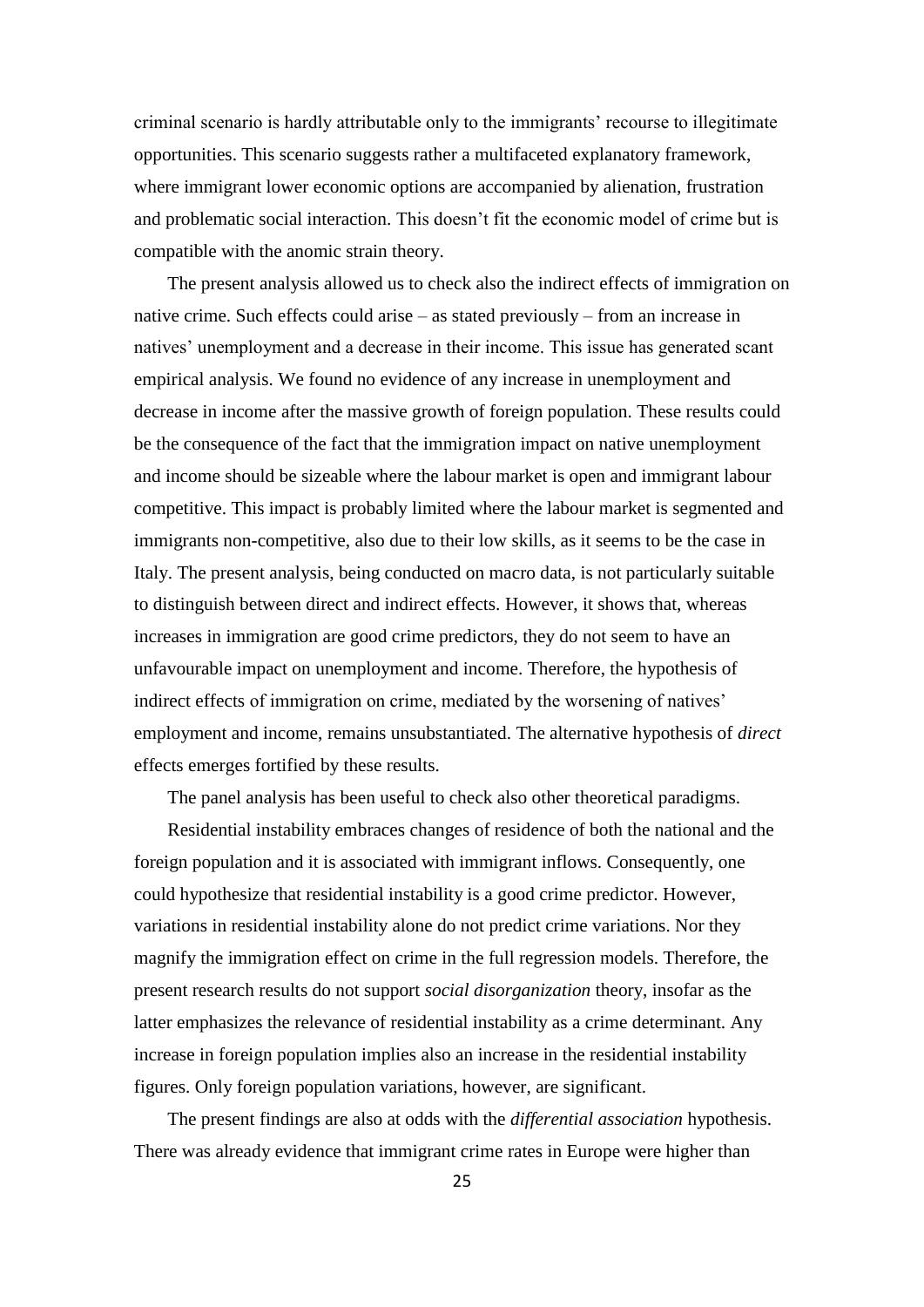native rates. And this was *in se* discordant with the abovementioned hypothesis, which was developed in the U.S. when immigrant crime rates were averagely lower than native ones but higher in the case of the second generation. Now, our data deal with the first generation only: however, one couldn't exclude that immigrants replicated and further expanded native crime. Since Italy is well known for serious offences due to long-established criminal organizations, such hypothesis is intriguing. The present study shows, however, that this hypothesis is implausible, for a combination of results: because the immigrant inflow was lesser where crime rate was higher; because crime rapidly grew where immigrant population increased; and consequently crime rates rose where they had been lower. An unsuspected event associated with foreign immigration has been the evener distribution of crime rates over the national territory. The immigration-crime link did not entail a generalized rise in crime but, specifically, a territorial increase in crime concomitant with immigration.

#### **Conclusions**

This study – the first territorial panel analysis in Europe testing the main theoretical hypotheses on the immigration-crime relationship – found that the immigration-crime association, hardly detectable in the cross-sectional analysis, becomes manifest in the cross-sectional/time one. The rise in foreign immigrants resulted in positive variations in both serious and common crime. This in spite of the fact that immigrant crime tends to be underreported and therefore underrated. Contrary to expectations derived from previous literature, the immigration-crime association is not restricted to property crimes. The immigrants taken into consideration in this study were *foreign citizens*, the most recently arrived and marginal share of the foreign born. This could explain the present findings and in particular these immigrants' impact on crime: their impact is reminiscent of that of *structural* socio-economic deprivation. In turn, social phenomena usually regarded as crime determinants, i.e. residential instability, unemployment and income, have emerged in Italy as relatively poor predictors of crime, when compared with immigration through cross-sectional/time testing. The immigration impact on crime seems direct, rather than indirect via an increase in native crime, because immigration did not affect native unemployment and income. In spite of the long presence of Mafia-type criminal organizations in Italy, the new crime associated with immigration is not the offshoot of traditional crime: on the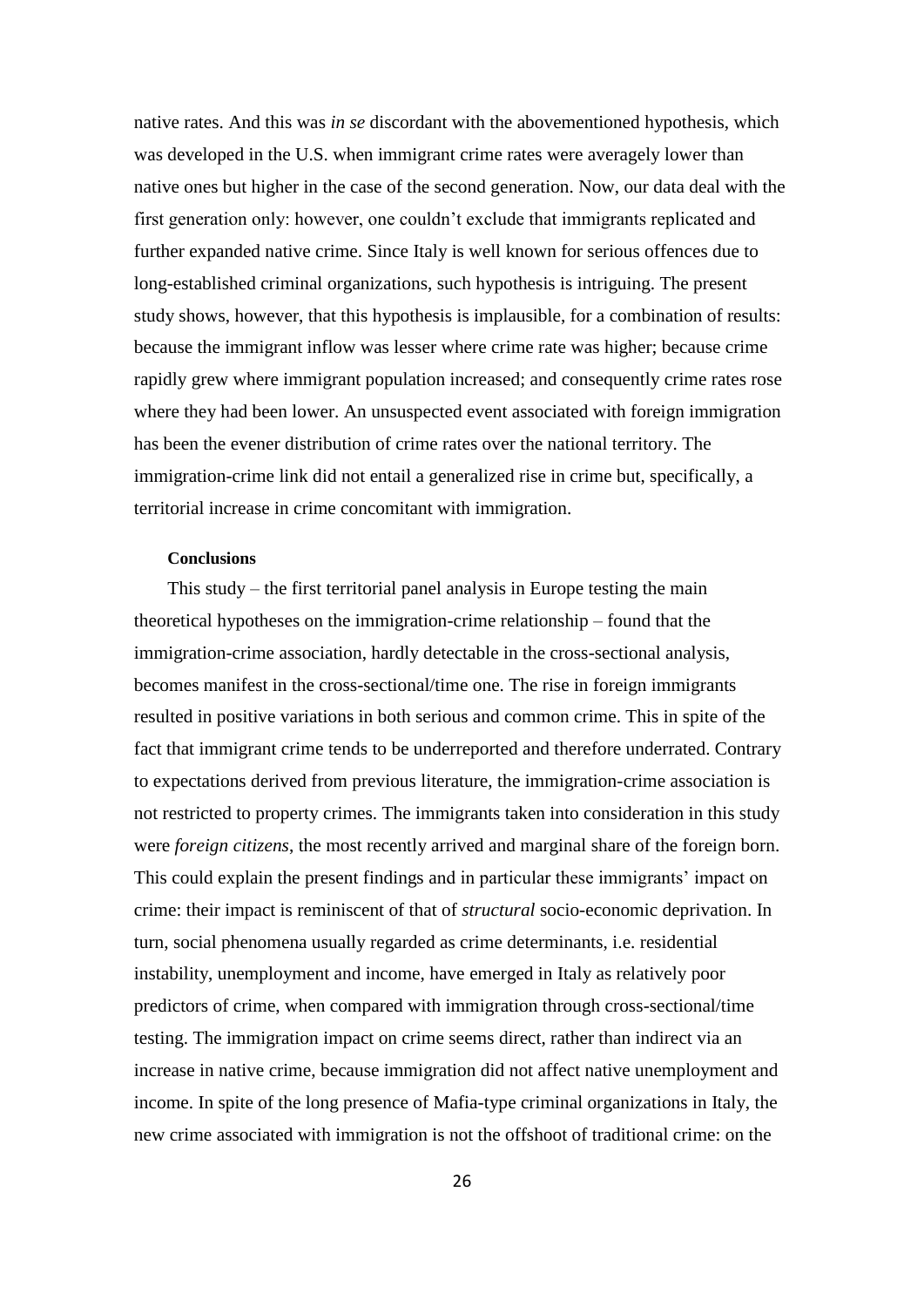contrary, as immigration soared, crime rate rose where it had been lower. The whole picture of the Italian *critical case* – characterized also by tumultuous rise in immigration, exotic origin of most immigrants and limited opportunities for them, due to scant economic freedom – contrasts with that of the West European countries in the 1950's-1960's, when immigrants came from Western Europe itself, *pull factors* prevailed, manufacturing jobs were plentiful, illegal immigrants rare, and immigrant crime low. The Italian case stands in clear contradiction also to that of the U.S., Canada, and Australia, where the immigration impact on crime has remained nonsignificant or negative. In particular, the Italian case challenges the possibility of generalizing the U.S. *immigrant paradox*, i.e. low crime in the first-generation immigrant population in spite of its relative socio-economic disadvantage.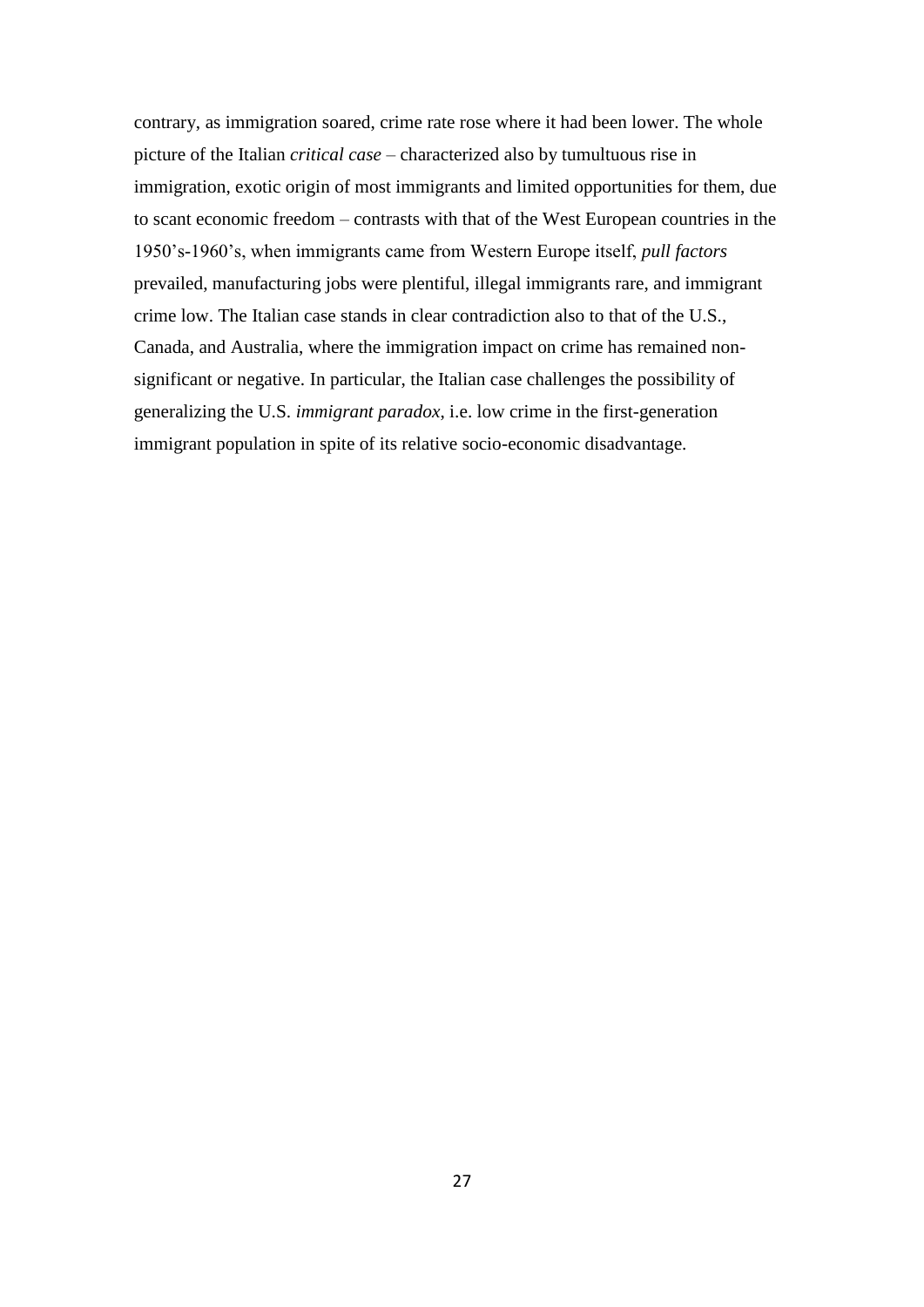#### **References**

Akçomak, I. Semih, and ter Weel, Bas. 2012. "The Impact of Social Capital on Crime: Evidence from the Netherlands." *Regional Science and Urban Economics* 42: 323–340.

Albrecht, Hans-Jörge. 1993. "Ethnic Minorities: Crime and Criminal Justice in Europe." Pp. 84–100 in *Crime in Europe*, edited by Francis Heidensohn and Martin Farrell. London: Routledge.

Albrecht, Hans-Jörge. 1997. "Ethnic Minorities, Crime, and Criminal Justice in Germany." Pp. 31–99 in *Ethnicity, Crime and Immigration*, edited by Michael Tonry. Chicago and London: The University of Chicago Press.

Albrecht, Hans-Jörge. 2002. "Fortress Europe? Controlling Illegal Immigration." *European Journal of Crime, Criminal law and Criminal Justice* 10(1): 1–22.

Altindag, Duha T. 2012. "Crime and Unemployment: Evidence from Europe." *International Review of Law and Economics* 32: 145–157.

Andersson, Jacob. 1984. "Policing in Multi-Ethnic Areas in Stockholm." Pp. 57–60 in *Policing and Social Policy*, edited by John Brown. London: Review Publishing.

Aoki, Yu, and Todo, Yasuyuki. 2009. "Are Immigrants More Likely to Commit Crimes? Evidence from France." *Applied Economics Letters* 16: 1537–1541.

Arvanites, Thomas M., and DeFina, Robert H. 2006. "Business Cycles and Street Crime." *Criminology* 44: 139–164.

Basdevant, Claire. 1983. "Les Carrières Scolaires. Étude Comparative de la Trajectoire Scolaire d'Adolescents Français et Immigrés." *Annales de Vaucresson* 20: 89–101.

Bean, Philip. 2002. *Drugs and Crime*. Cullompton – Portland, Or.: Willan.

Becker, Gary. 1968. "Crime and Punishment: An Economic Approach." *The Journal of Political Economy* 76: 169–217.

Bell, Brian, and Machin, Stephen. 2011. *The Impact of Migration on Crime and Victimisation*. London: Centre for Economic Performance, LSE.

Bell, Brian, Machin, Stephen, and Fasani, Francesco. 2010. *Crime and Immigration: Evidence from Large Immigrant Waves*. Bonn: Forschungsinstitut zur Zukunft der Arbeit.

Bianchi, Milo, Buonanno, Paolo, and Pinotti, Paolo. 2008. *Immigration and Crime: An Empirical Analysis*. Rome: Banca d'Italia Working Papers.

Bjerregaard, Beth, and Cochran, John K. 2008. "Want Amid Plenty: Developing and Testing a Cross-National Measure of Anomie." *International Journal of Conflict and Violence*, 2(2): 182 – 193.

Blau, Judith R., and Blau, Peter M. 1982. "The Cost of Inequality: Metropolitan Structure and Violent Crime." *American Sociological Review* 47 (1): 114–129.

Boggess, Lyndsay N., and Hipp, John R. 2010. "Violent Crime, Residential Instability and Mobility: Does the Relationship Differ in Minority Neighborhoods?." *Journal of Quantitative Criminology* 26: 351–370.

Borjas, George J. 2003. "The Labor Demand Curve is Downward Sloping: Reexamining the Impact of Immigration on the Labor Market." *Quarterly Journal of Economics* 118(4): 1335–1374.

Bovenkerk, Frank, and Fokkema, Tineke. 2015. "Criminaliteit onder Marokkaanse Jongemannen in Nederland: Speelt Regionale Herkomst een Rol?." *Tijdschrift voor Criminologie*, 57(1): 59-83.

Buonanno, Paolo. 2006. "Crime and Labour Market Opportunities in Italy (1993–2002)." *Labour* 20(4): 601–624.

Burgess, Robert L., and Akers, Ronald L. 1966. "A Differential Association-Reinforcement Theory of Criminal Behavior." *Social Problems* 14(2): 128–147.

Butcher, Kristin F., and Piehl, Anne Morrison. 1998. "Cross-City Evidence on the Relationship between Immigration and Crime." *Journal of Policy Analysis and Management* 17(3): 457–493.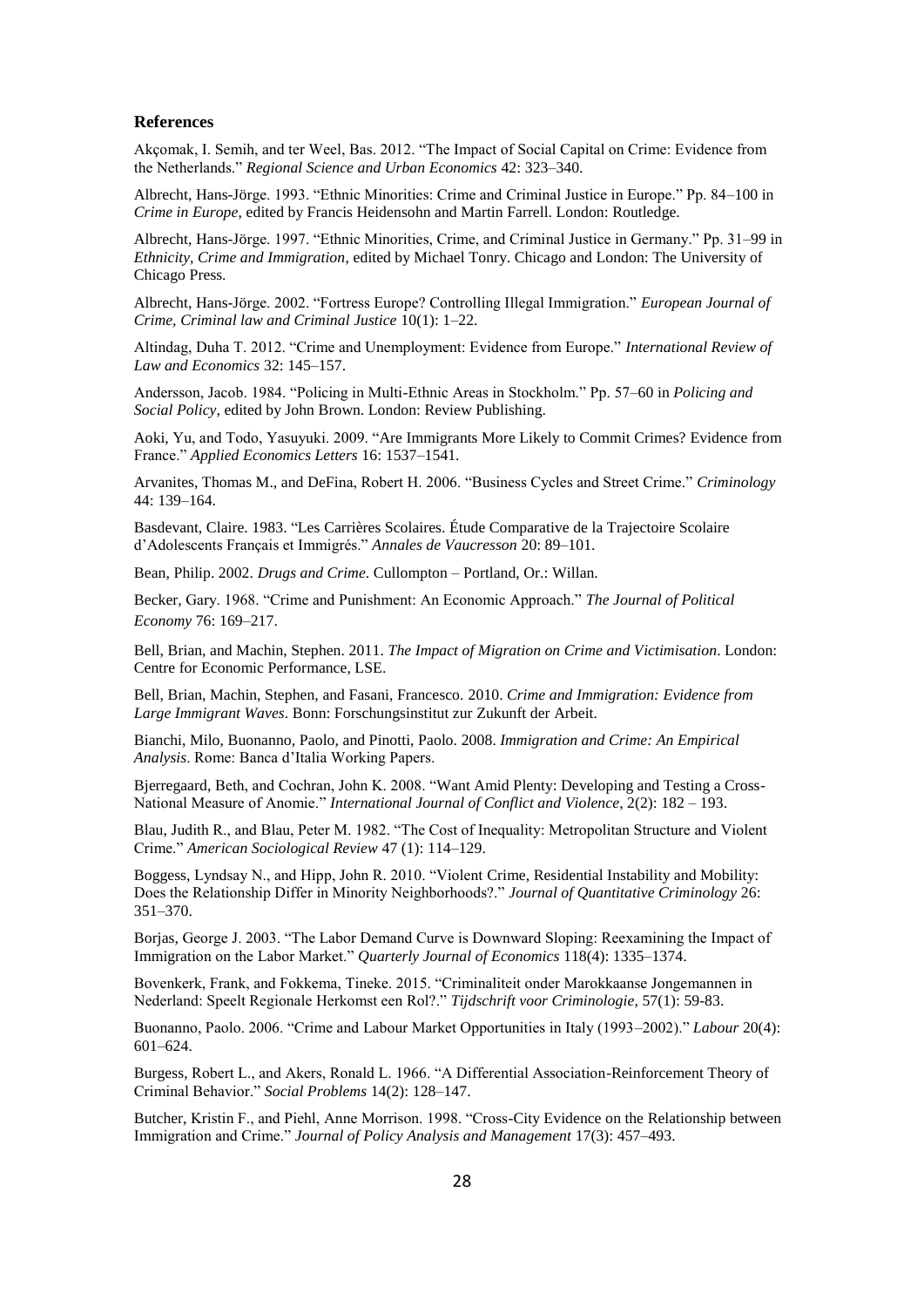Calavita, Kitty. 2005. *Immigrants at the Margins: Law Race, and Exclusion in Southern Europe*. Cambridge: Cambridge University Press.

Cantor, David, and Land, Kenneth. 1985. "Unemployment and Crime Rates in the Post World War II United States: A Theoretical and Empirical Analysis." *American Sociological Review* 50(3): 317–332.

Cantor, David, and Land, Kenneth. 2001. "Unemployment and Crime Rate Fluctuations: A Comment on Greenberg." *Journal of Quantitative Criminology* 17(4): 329–342.

Card, David. 2001. "Immigrant Inflows, Native Outflows, and the Local Market Impacts of Higher Immigration." *Journal of Labor Economics* 19: 22–64.

Dijk, Jan, van, Kesteren, John, van, and Smit, Paul. (2007). *Criminal victimisation in international perspective*. Den Haag: WODC.

DiPietro, Stephanie M., and McGloin, Jean Marie. 2012. "Differential Susceptibility? Immigrant Youth and Peer Influence." *Criminology* 50(3): 711–742.

Entorf, Horst, and Spengler, Hannes. 2000. "Socioeconomic and Demographic Factors of Crime in Germany: Evidence from Panel Data of the German States." *International Review of Law and Economics* 20: 75–106.

Francis, Ronald D. 2014. *Birthplace, Migration and Crime*. Houndmills, Basingstoke: Palgrave Macmillan.

Goldstein, Paul J. 1985. "The Drugs/Violence Nexus: A Tripartite Conceptual Framework." *Journal of Drug Issues* 13: 493–506.

Gwartney, James, Lawson, Robert, and Hall, Joshua. 2013. *Economic Freedom of the World*. Vancouver, B.C.: Fraser Institute

Hagan, John, Levi, Ron, and Dinovitzer, Ronit. 2008. "The Symbolic Violence of the Crime– Immigration Nexus: Migrant Mythologies in the Americas." *Criminology & Public Policy* 7(1): 95–112.

Hale, Chris. 1998. "Crime and the Business Cycle in Post-War Britain Revisited." *British Journal of Criminology* 38(4): 681–698.

Haynie, Dana L., and South, Scott J. 2005. "Residential Mobility and Adolescent Violence." *Social Forces* 84(1): 361–374.

Hebberecht, Patrick. 1997. "Minorities, Crime and Criminal Justice in Belgium." Pp. 151–174 in *Minorities, Migrants and Crime*, edited by Ineke Haen Marshall. Thousand Oaks, Cal.: Sage.

Herzog, Sergio. 2009. "Ethnic and Immigrant Residential Concentration, and Crime Rates." *Journal of Criminal Justice* 37: 427–434.

Hirschi, Travis, and Gottfredson, Michael. 1983. "Age and the Explanation of Crime." *The American Journal of Sociology* 89(3): 552–584.

[Hooghe,](http://bjc.oxfordjournals.org/search?author1=Marc+Hooghe&sortspec=date&submit=Submit) Marc, [Vanhoutte,](http://bjc.oxfordjournals.org/search?author1=Bram+Vanhoutte&sortspec=date&submit=Submit) Bram, [Hardyns,](http://bjc.oxfordjournals.org/search?author1=Wim+Hardyns&sortspec=date&submit=Submit) Wim, and [Birca,](http://bjc.oxfordjournals.org/search?author1=Tuba+Bircan&sortspec=date&submit=Submit) Tuba. 2011. "Unemployment, Inequality, Poverty and Crime: Spatial Distribution Patterns of Criminal Acts in Belgium, 2001–06." *British Journal of Criminology* 51(1): 1-20.

Jayet, Hubert, and Ukrayinchuk, Nadiya. 2007. "La Localisation des Immigrants en France : Une Première Approche." *Revue d'Économie Régionale & Urbaine* (4): 625-649.

Johnson, Bruce D., Wish Eric D., Schmeidler James, and Huizinga, David. 1991. "Concentration of Delinquent Offending: Serious Drug Involvement and High Delinquency Rates." *Journal of Drug Issues* 21(2): 205–229.

Junger, Marianne. 1989. "Ethnic Minorities, Crime and Public Policy." Pp. 142–173 in *Crime and Criminal Policy in Europe*, edited by Roger Hood. Oxford: University of Oxford.

Junger-Tas, Josine. 1985. *Young Immigrants in the Netherlands and their Contacts with the Police*. The Hague: Ministry of Justice.

Junger-Tas, Josine. 2001. "Ethnic Minorities, Social Integration and Crime." *European Journal on Criminal Policy and Research* 9: 5–29.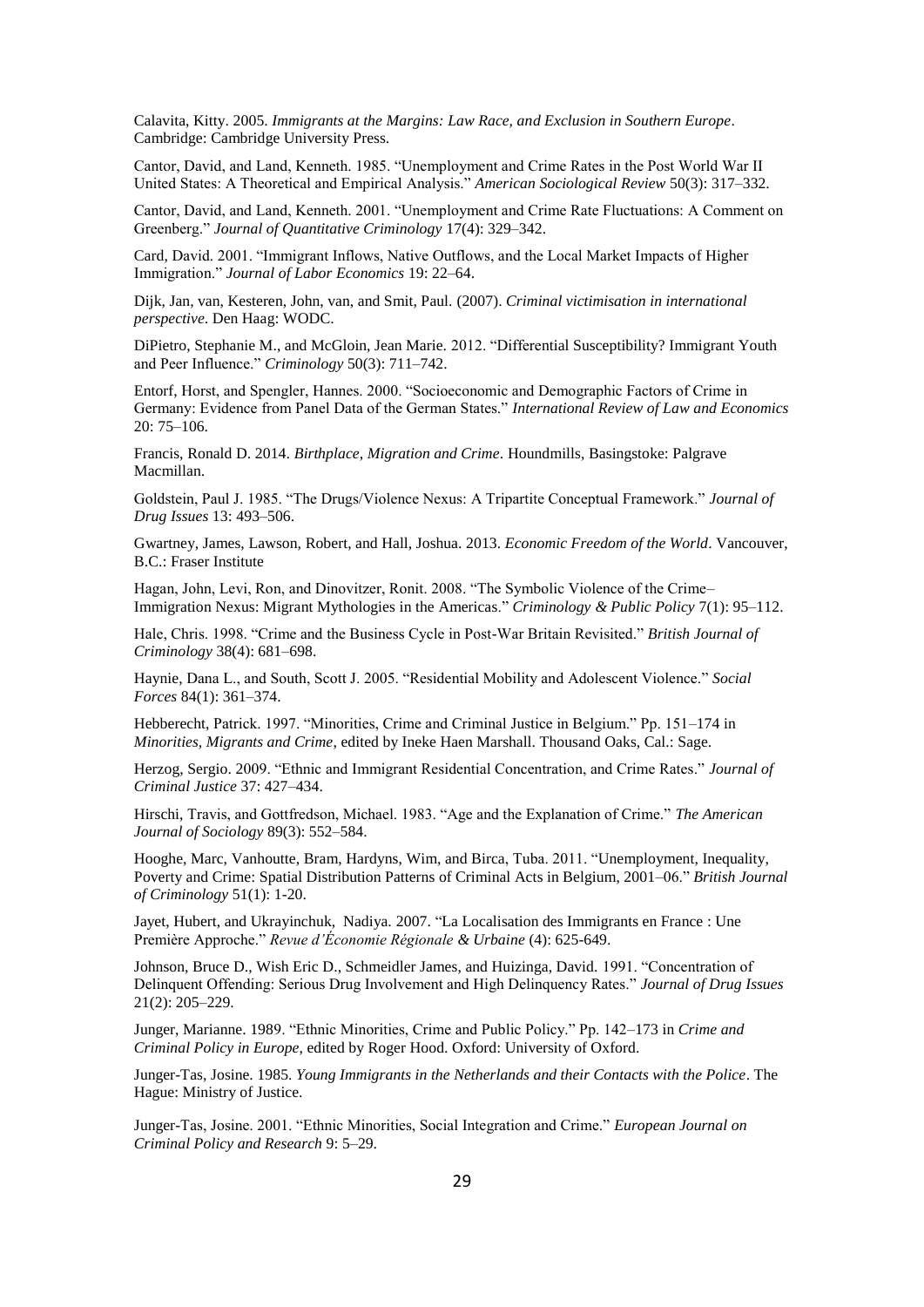Karstedt, Susanne. 2001. "Comparing Cultures, Comparing Crime." *Crime, Law & Social Change*, 36: 285-308.

Killias, Martin. 1989. "Criminality among Second-Generation Immigrants in Western Europe: A Review of the Evidence." *Criminal Justice Review* 14(1): 13–42.

Killias, Martin. 1997. "Immigrants, Crime and Criminal Justice in Switzerland." Pp. 375–405 in *Ethnicity, Crime and Immigration*, edited by Michael Tonry. Chicago and London: The University of Chicago Press.

Lagrange, Hugues. 2010. *Le Déni des Cultures.* Paris: Le Seuil.

Landesco, John. 1968. *Organized Crime in Chicago*. Chicago: The Chicago University Press.

Leerkes, Arjen, Engbersen, Godfried, and van der Leun, Joanne. 2012. "Crime among Irregular Immigrants and the Influence of Internal Border Control." *Crime Law Social Change* 58(1):15–38.

MacDonald, John M., Hipp, John R., and Gill, Charlotte. 2013. "The Effects of Immigrant Concentration on Changes in Neighborhood Crime Rates." *Journal of Quantitative Criminology*, 29:191–215.

Marselli, Riccardo, and Vannini, Marco. 1999. *Economia della Criminalità.* Torino: UTET.

Marshall, Ineke Haen (ed.). 1997. *Minorities, Migrants and Crime*. Thousand Oaks, Cal.: Sage.

Martinez, Jr., Ramiro, Stowell, Jacob I., and Lee, Matthew T. 2010. "Immigration and Crime in an Era of Transformation: A Longitudinal Analysis of Homicides in San Diego Neighborhoods, 1980–2000." *Criminology* [48\(3\): 7](http://onlinelibrary.wiley.com/doi/10.1111/crim.2010.48.issue-3/issuetoc)97–829.

Merton, Robert K. 1949. *Social Theory and Social Structure*. Glencoe, Ill.: The Free Press.

Messner, Steven F., Raffalovich, Lawrence E., and Sutton, Gretchen M. 2010. "Poverty, Infant Mortality, and Homicide Rates in Cross-National Perspective: Assessments of Criterion and Construct Validity." *Criminology* 48(2): 509–537.

Natale, Luisa. 1988. "Stranieri e Criminalità: Alcune Considerazioni Basate su un'Analisi Strutturale." *Rivista Italiana di Economia, Demografia e Statistica* XLII(3–4): 133–150.

Neumayer, Eric. 2006. *Is Inequality Really a Major Cause of Violent Crime? Evidence from a Cross-National Panel of Robbery and Violent Theft Rates*. London: LSE Research Online.

O'Nolan, Caroline. 2011. "Penal Populations in a World in Motion: The Case of the Republic of Ireland (ROI)." *The Howard Journal of Criminal Justice* 50(4): 371–392.

OECD. 2004. *Trends in International Migration: SOPEMI 2003*. Paris: OECD.

OECD. 2011. *International Migration Outlook: SOPEMI 2011*, Paris: OECD.

Ousey, Graham C., and Kubrin, Charis E. 2009. "Exploring the Connection between Immigration and Violent Crime Rates in U.S. Cities, 1980–2000." *Social Problems* 56(3): 447–473.

Paoli, Letizia, and Reuter, Peter. 2008. "Drug Trafficking and Ethnic Minorities in Western Europe". *European Journal of Criminology* 5(1): 13-37.

Phillips, Julie, and Land, Kennet. 2012. "The Link between Unemployment and Crime Rate Fluctuations: An Analysis at the County, State, and National Levels." *Social Science Research* 41: 681– 694.

Pridemore, William A. 2008. "A Methodological Addition to the Cross-National Empirical Literature on Social Structure and Homicide: A First Test of the Poverty-Homicide Thesis." *Criminology* 46(1): 133– 154.

Putnam, Robert D. 1993. *Making Democracy Work: Civic Traditions in Modern Italy*. Princeton, N.J.: Princeton University Press.

Reich, Kestin. 2006. "Immigration and Juvenile Delinquency in Germany." Pp. 89-102 in *[Migration,](http://librarysearch.lse.ac.uk/primo_library/libweb/action/display.do;jsessionid=FD07A7EAD2C063851C32CCDB715C1584?tabs=detailsTab&ct=display&fn=search&doc=44LSE_ALMA_DS21139652100002021&indx=2&recIds=44LSE_ALMA_DS21139652100002021&recIdxs=1&elementId=1&renderMode=poppedOut&displayMode=full&frbrVersion=11&dscnt=0&frbg=&scp.scps=scope%3A(44LSE)%2Cprimo_central_multiple_fe&tab=default_tab&dstmp=1429733314493&srt=rank&mode=Basic&&dum=true&w%20illustrations%20%20%20%20%20Published:%20November%202006%20%20%20%20%20Format:%20234%20x%20156%20mm%20%20%20%20%20Extent:%20248%20pages%20%20%20%20%20Binding:%20Hardback%20%20%20%20%20Other%20editions:%20%20%20%20%20ebook%20PDF,%20ebook%20ePUB%20%20%20%20%20ISBN:%20978-0-7546-2650-3%20%20%20%20%20Short%20ISBN:%209780754626503%20%20%20%20%20BL%20Reference:%20364)  [Culture Conflict, Crime and Terrorism](http://librarysearch.lse.ac.uk/primo_library/libweb/action/display.do;jsessionid=FD07A7EAD2C063851C32CCDB715C1584?tabs=detailsTab&ct=display&fn=search&doc=44LSE_ALMA_DS21139652100002021&indx=2&recIds=44LSE_ALMA_DS21139652100002021&recIdxs=1&elementId=1&renderMode=poppedOut&displayMode=full&frbrVersion=11&dscnt=0&frbg=&scp.scps=scope%3A(44LSE)%2Cprimo_central_multiple_fe&tab=default_tab&dstmp=1429733314493&srt=rank&mode=Basic&&dum=true&w%20illustrations%20%20%20%20%20Published:%20November%202006%20%20%20%20%20Format:%20234%20x%20156%20mm%20%20%20%20%20Extent:%20248%20pages%20%20%20%20%20Binding:%20Hardback%20%20%20%20%20Other%20editions:%20%20%20%20%20ebook%20PDF,%20ebook%20ePUB%20%20%20%20%20ISBN:%20978-0-7546-2650-3%20%20%20%20%20Short%20ISBN:%209780754626503%20%20%20%20%20BL%20Reference:%20364)*, edited by Joshua D. Freilich and Rob T. Guerette. Aldershot: Ashgate.